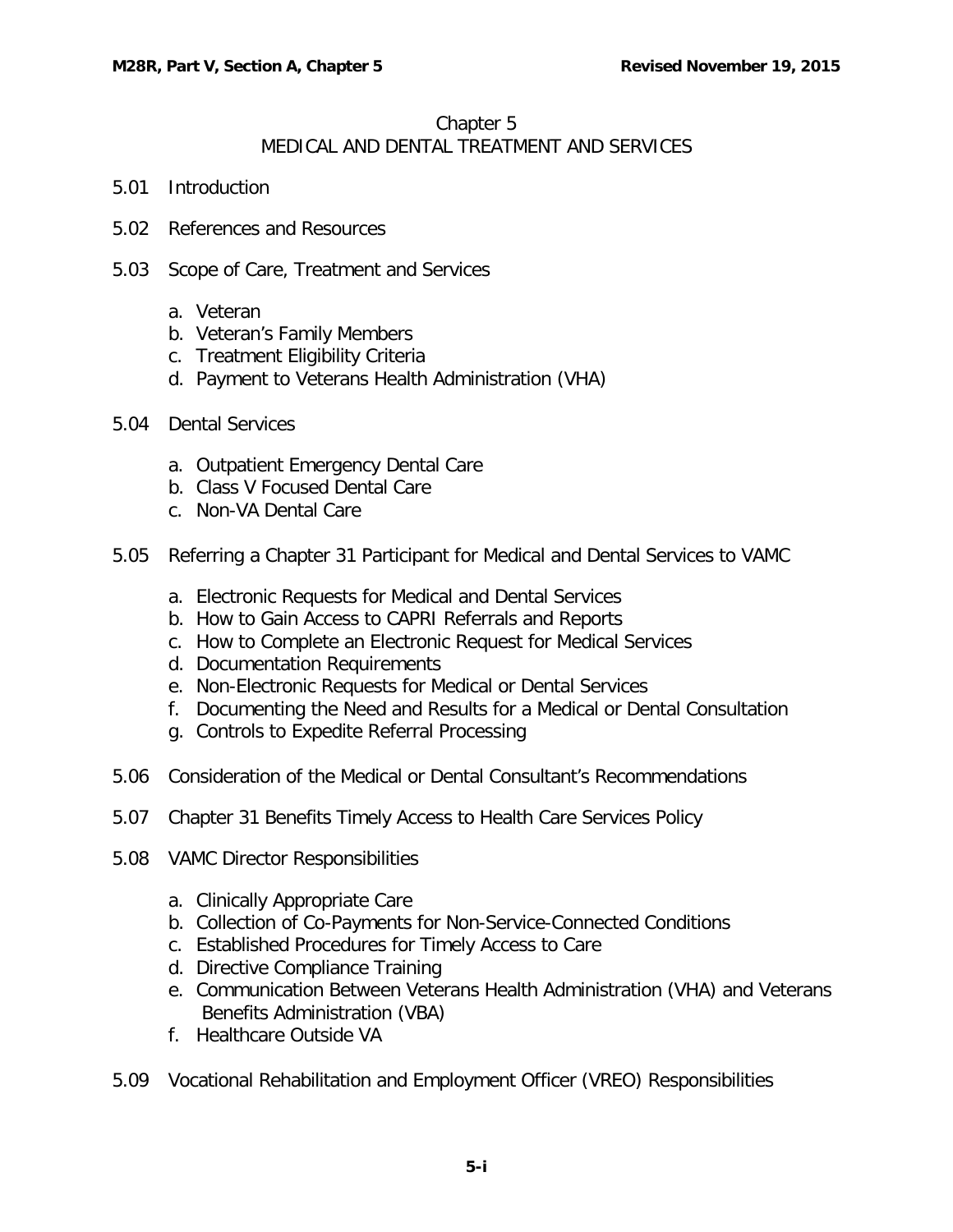- 5.10 [Regional Office \(RO\) Director Responsibilities](#page-15-1)
- 5.11 [Authorization for the Use of Companion Animals and Service Dogs](#page-15-2)
	- a. [Companion Animals](#page-15-3)
	- b. [Service Dogs](#page-16-0)
- 5.12 [Crisis Prevention](#page-17-0)
	- a. [Veterans Crisis Line](#page-17-1)
	- b. [Signs of a Crisis](#page-17-2)
	- c. [Responding to a Crisis](#page-19-0)
	- d. [Limitations of Confidentiality](#page-19-1)
	- e. [Referral to Mental Health Provider/Emergency Room](#page-19-2)
	- f. Safety Plan
- 5.13 [Vet Center](#page-23-0)
	- a. [History](#page-23-1)
	- b. [Eligibility](#page-23-2)
	- c. [Readjustment Counseling](#page-25-0)
	- d. [Sexual Trauma and Harassment Counseling](#page-25-1)
	- e. [Bereavement Counseling](#page-25-2)
	- f. Vet Center Locations
- [5.14 Student Health Care Medical Services](#page-26-0)
	- a. [School Health Fees/Expenses](#page-26-1)
	- b. [Prohibited School Health Fees/Expenses](#page-26-2)

Appendix O. VA Forms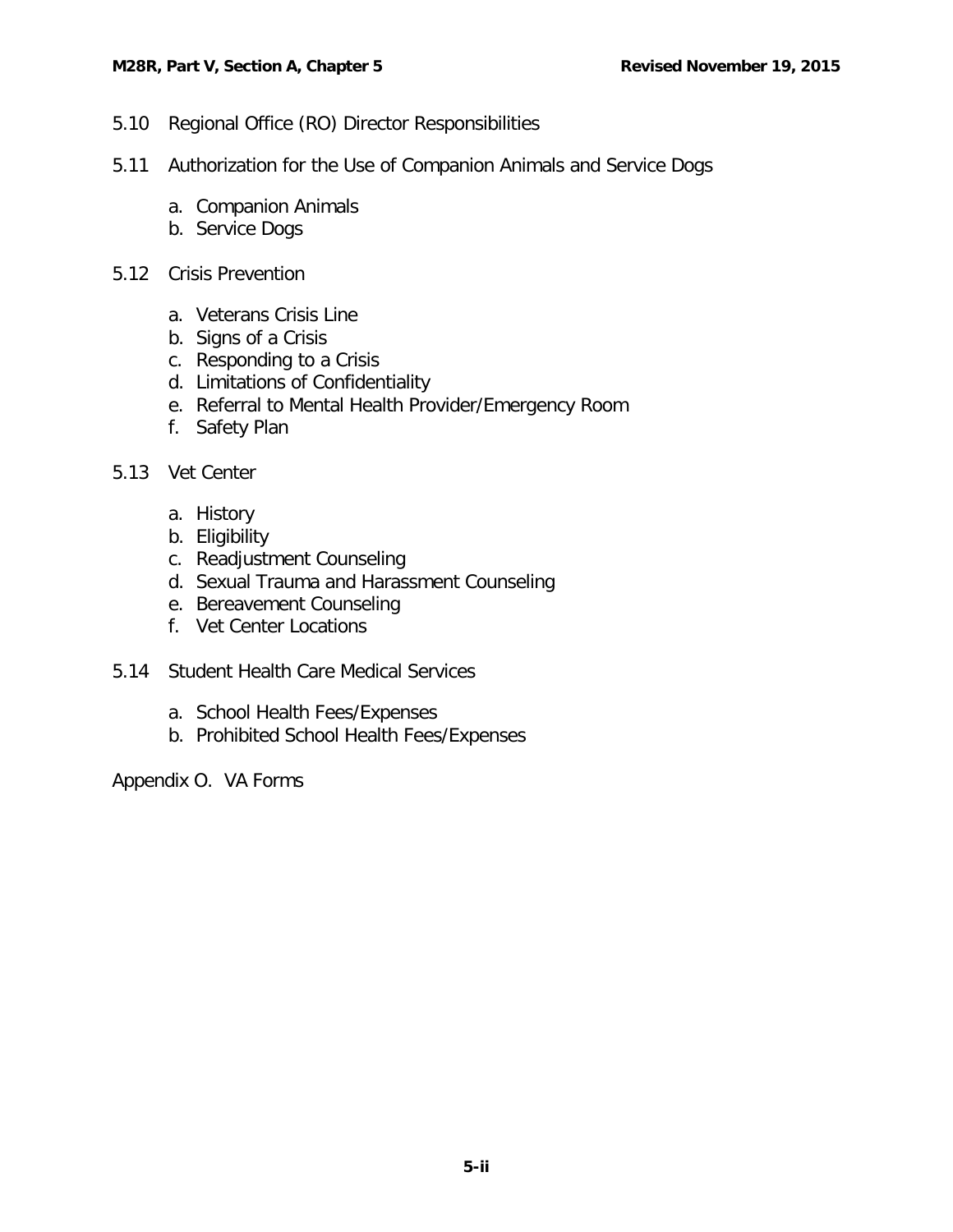# Chapter 5 MEDICAL AND DENTAL TREATMENT AND SERVICES

#### <span id="page-2-0"></span>5.01 Introduction

Department of Veteran Affairs (VA) Medical Center (VAMC) Directors are responsible for ensuring that health care services are provided to Veterans with disabilities in receipt of rehabilitation services under the Chapter 31 program (38 United States Codes (U.S.C.) 3107). Veterans Health Administration (VHA) Directive 1182 ensures that Veterans with disabilities receiving Chapter 31 services receive timely and clinically appropriate medical and dental services necessary to promote continuation in their vocational rehabilitation and employment program. This chapter contains information on the need for VA and Non-VA physician dentist approval for all medical and dental treatments, eligibility criteria in order for a Veteran to be treated at a VAMC, information on how to refer a Veteran for medical and/or dental treatment and the scope of the treatment and procedures authorizing the use of companion animals and service dogs. This chapter also covers the signs of suicide, resources available to the Veteran or staff member and the steps Vocatioanal Rehabilitation and Employment (VR&E) staff members need to take in order to prevent a suicide attempt. This chapter also contains statutory and regulatory references in regard to medical and dental treatment and services for Chapter 31 program participants.

- <span id="page-2-1"></span>5.02 References and Resources
	- Laws: 38 U.S.C. 1717

38 U.S.C. 3107 Regulations: 38 Code of Federal Regulations (CFR) 17.47 38 CFR 17.52 38 CFR 17.53 38 CFR 17.54 38 CFR 17.98 38 CFR 17.120-132 38 CFR 17.149 38 CFR 21.155 38 CFR 21.240 38 CFR 21.242 38 CFR 71.50 VA Acquisition Regulation (VAAR) 831.7001-4

38 U.S.C. 1720C 38 U.S.C. 3104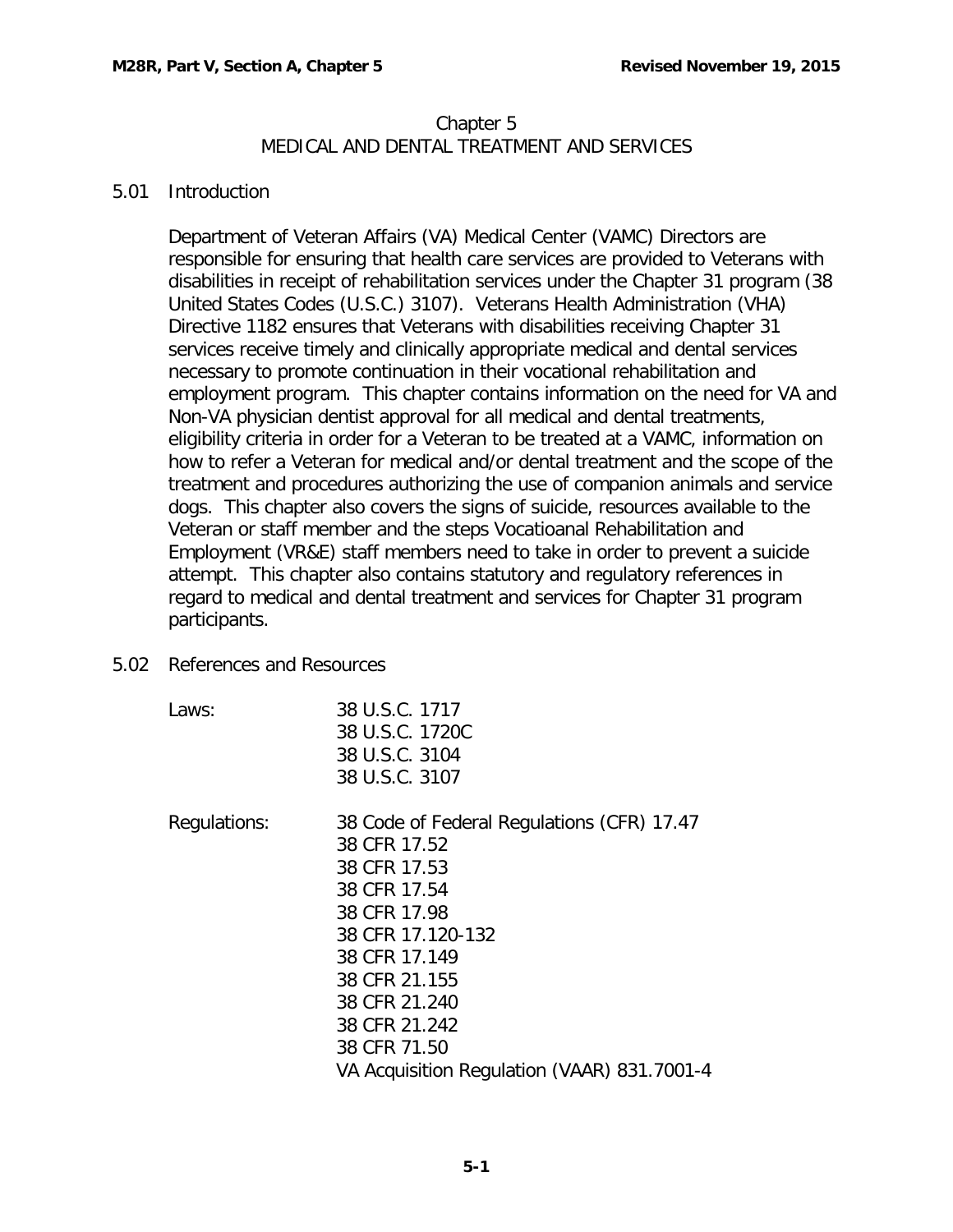| VA Forms (VAF): | VAF 20-8824-CAPRI, User Request for CAPRI Access<br>VAF 21-4142, Authorization and Consent to Release<br>Information to the Department of Veterans Affairs (VA)<br>VAF 28-8861, Request for Medical Services--Chapter 31                                                                                |
|-----------------|---------------------------------------------------------------------------------------------------------------------------------------------------------------------------------------------------------------------------------------------------------------------------------------------------------|
| Directive:      | Veterans Health Administration (VHA) Directive 1182,<br>Vocational Rehabilitation: Chapter 31 Benefits Timely Access<br>to Health Care Services                                                                                                                                                         |
| Resources:      | VHA Handbook 1130.01 - February 11, 2013, Veterans<br>Health Administration Dental Program<br>VA Safety Plan Treatment Manual to Reduce Suicide Risk:<br>Veteran Version, 8-20-08<br>Code of Professional Ethics for Rehabilitation Counselors,<br>Commission on Rehabilitation Counselor Certification |
| Websites:       | http://www.prosthetics.va.gov/ServiceAndGuideDogs.asp<br>http://www.veteranscrisisline.net/<br>http://www.vetcenter.va.gov/<br>http://www.va.gov/directory/guide/vetcenter_flsh.asp<br>http://vbaw.vba.va.gov/bl/21/DEMO/capri.htm<br>http://vbaw.vba.va.gov/bl/28/vrcintra.htm                         |

<span id="page-3-1"></span><span id="page-3-0"></span>5.03 Scope of Care, Treatment and Services

## a. Veteran

The services that may be furnished by the VHA for Chapter 31 participants include the treatment, care and services described in 38 CFR Part 17. In addition, the following services may be authorized under 38 CFR 21.240 even if they are not included or described in Part 17:

1. Assistive Devices

Assistive devices include prosthetic appliances, eyeglasses, dentures and other corrective or assistive devices.

2. Special Services

Special services (including services related to blindness and deafness) cover a wide range of adaptive and compensating techniques to include the following:

• Language training, speech and voice correction, training in ambulation, and one-hand keyboarding.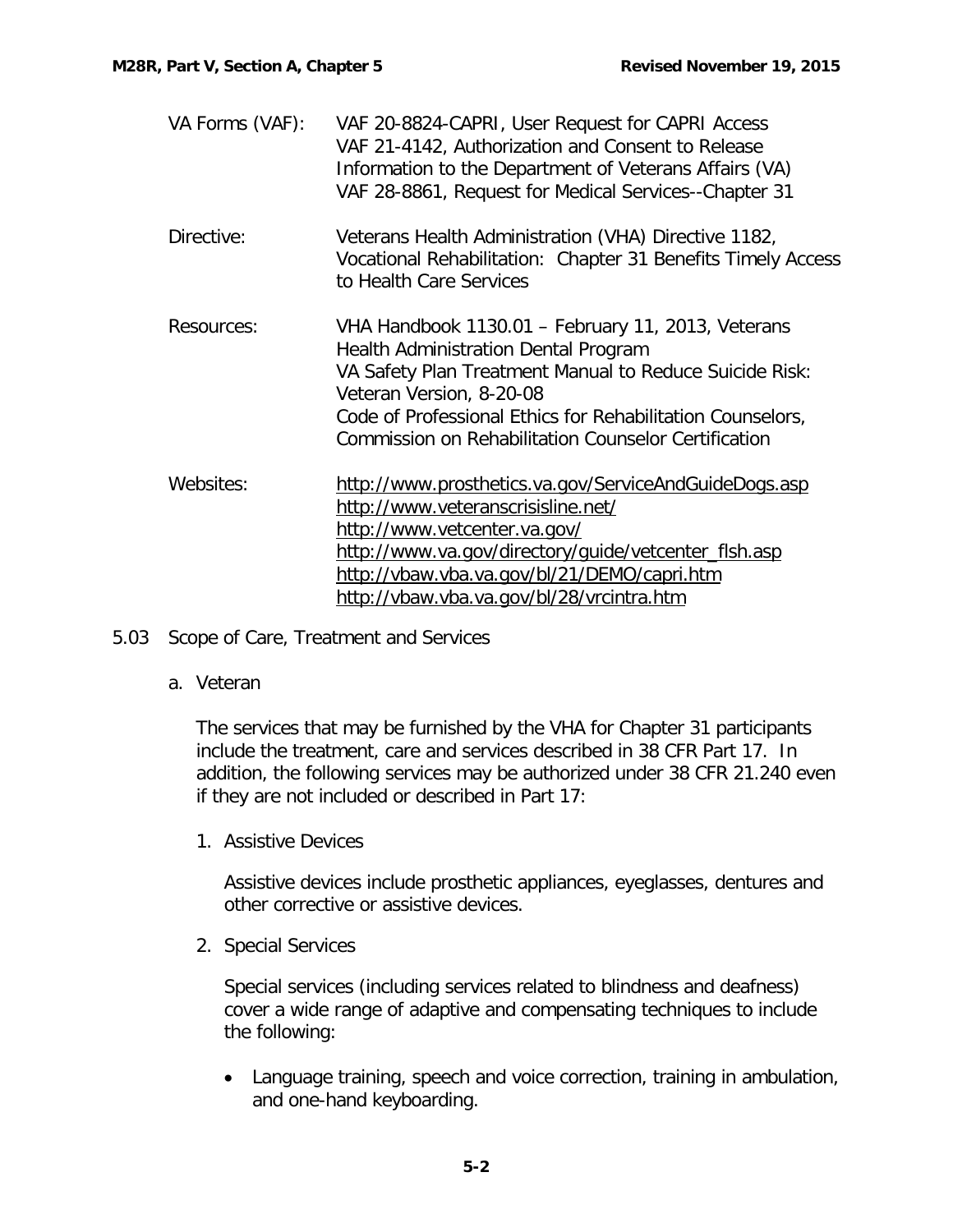- Orientation, adjustment, mobility and related services.
- Telecommunications, sensory and other technical aids and devices.
- 3. Specialized Evaluations

Specialized evaluations include the following:

- Functional Capacity Evaluations (refer to M28R.IV.B.3)
- Traumatic Brain Injury (TBI) Comprehensive Evaluation
- Evaluation to determine Learning Disability
- Occupational Therapy Evaluation
- Physical Therapy Evaluation
- Neuropsychological Evaluation
- 4. General Medical Care and Services Provided

General medical care and services include the following:

(a) Basic care

- Outpatient medical, surgical and mental healthcare, including care for substance abuse.
- Inpatient hospital, medical, surgical and mental healthcare, including care for substance abuse.
- Prescription drugs, including over-the-counter drugs and medical and surgical supplies available under the VA National Formulary System.
- Emergency care in VA facilities; and emergency care in non-VA facilities in accordance with sharing contracts or if authorized by 38 CFR 17 sections 17.52(a)(3), 17.53, 17.54 and 17.120-132.
- Bereavement counseling as authorized in 38 CFR 17.98.
- Comprehensive rehabilitative services other than vocational services provided under 38 U.S.C. Chapter 31.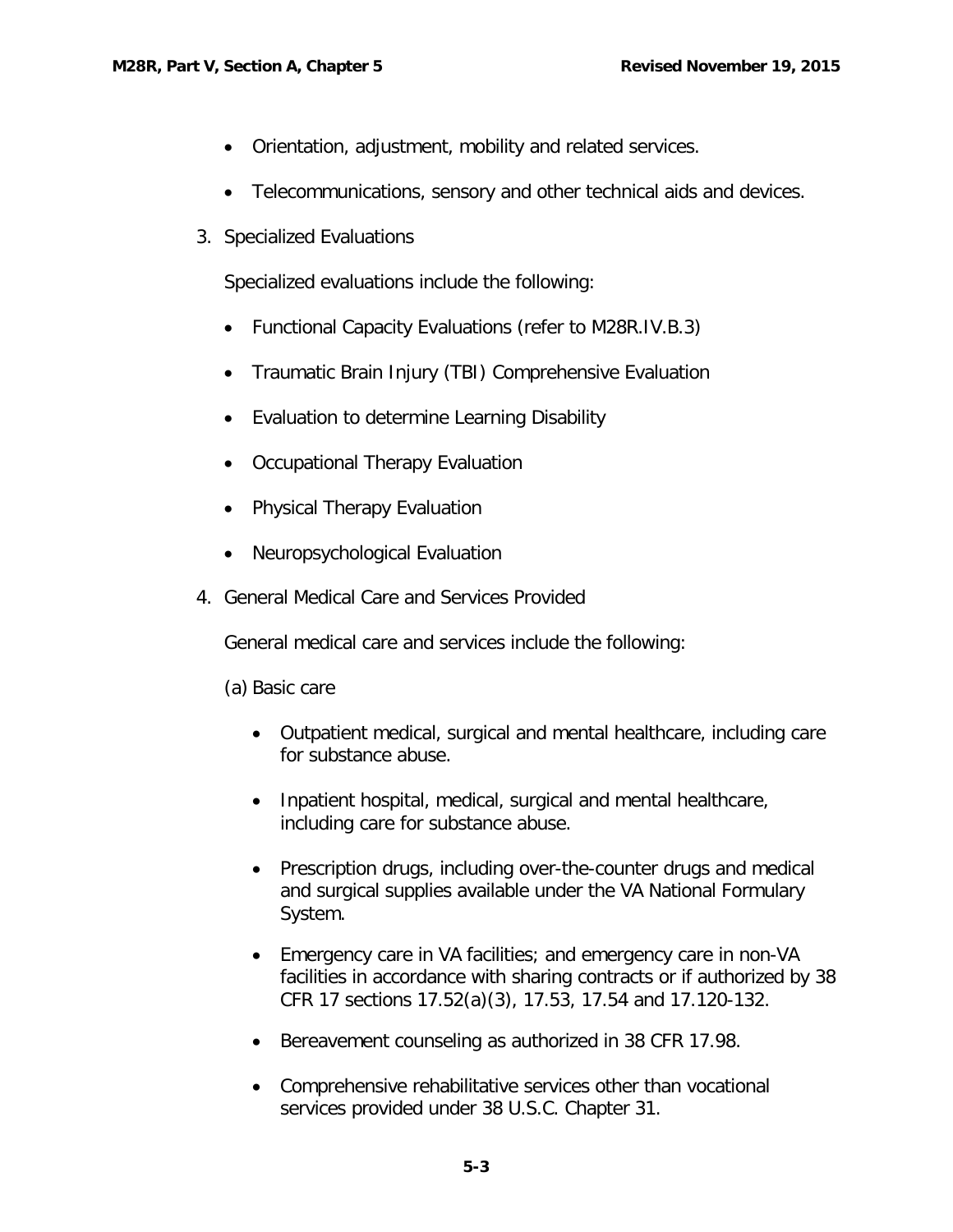- Consultation, professional counseling, marriage and family counseling, training, and mental health services for the members of the immediate family, legal guardian of the Veteran, or the individual in whose household the Veteran certifies an intention to live, as necessary and appropriate, in connection with the Veteran's treatment as authorized under 38 CFR 71.50.
- Durable medical equipment and prosthetic and orthotic devices, including eyeglasses and hearing aids as authorized under 38 CFR 17.149.
- Home health services authorized under 38 U.S.C. 1717 and 1720C.
- Reconstructive (plastic) surgery required as a result of disease or trauma, but not including cosmetic surgery that is not medically necessary.
- Hospice care, palliative care and institutional respite care, as well as noninstitutional extended care services, including but not limited to noninstitutional geriatric evaluation, noninstitutional adult day health care and noninstitutional respite care.
- Payment of beneficiary travel as authorized under 38 CFR 70.
- Pregnancy and delivery services, to the extent authorized by law.
- Completion of forms (e.g., Family Medical Leave forms, life insurance applications, Department of Education forms for loan repayment exemptions based on disability and non-VA disability program forms) by healthcare professionals based on an examination or knowledge of the Veteran's condition, but not including the completion of forms for examinations if a third party customarily will pay health care practitioners for the examination but will not pay VA.

(b) Preventive Care

- Periodic medical exams.
- Health education, including nutrition education.
- Maintenance of drug-use profiles, drug monitoring and drug use education.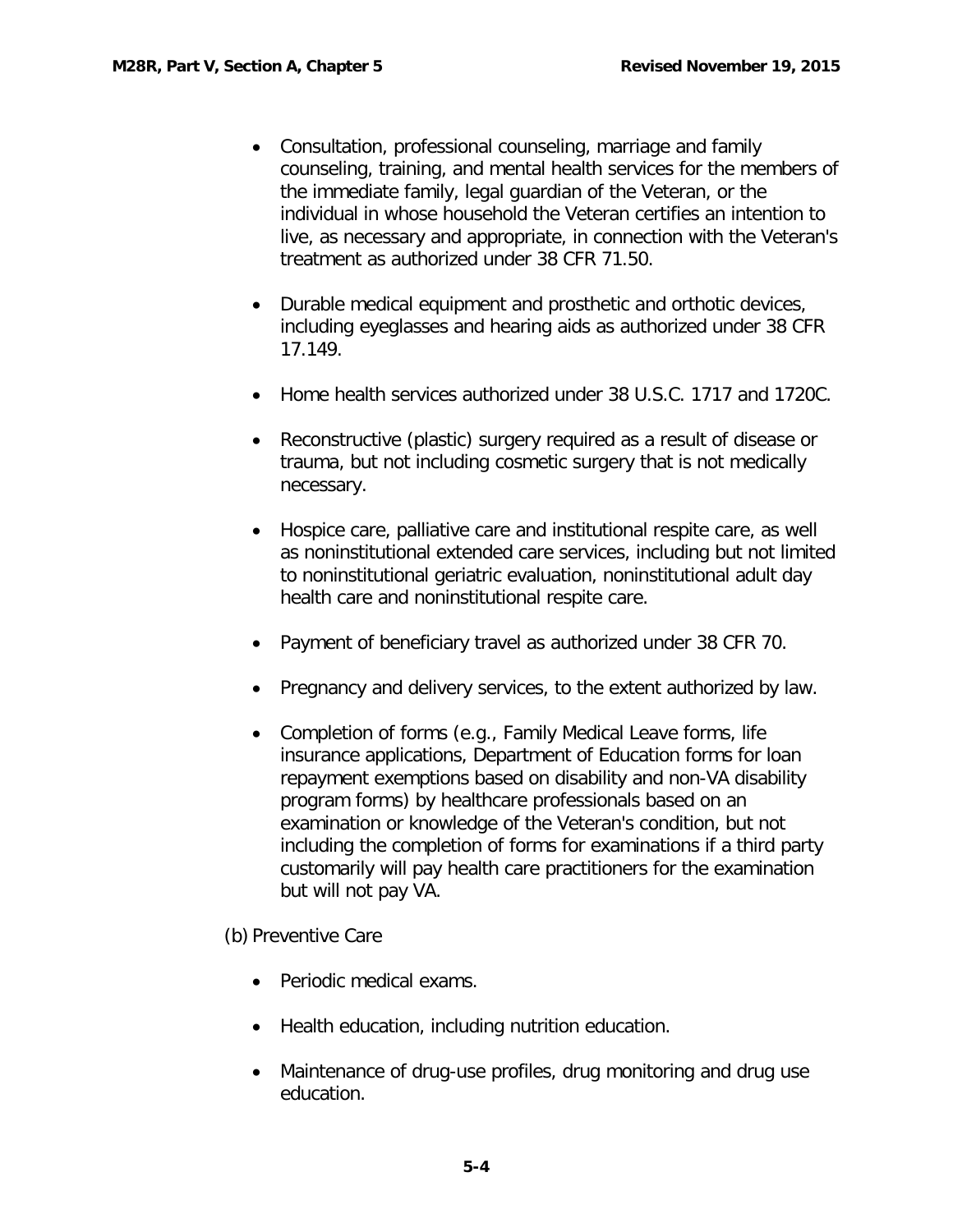- Mental health and substance abuse preventive services.
- Immunizations against infectious disease.
- Prevention of musculoskeletal deformity or other gradually developing disabilities of a metabolic or degenerative nature.
- Genetic counseling concerning inheritance of genetically determined diseases.
- Routine vision testing and eye-care services.
- Periodic reexamination of members of high-risk groups for selected diseases and for functional decline of sensory organs, and the services to treat these diseases and functional declines.
- <span id="page-6-0"></span>b. Veteran's Family Members

The VA may furnish care, treatment and services to a Veteran's family members as necessary, for the effective rehabilitation of the Veteran. The term "family" includes the Veteran's immediate family, legal guardian, or any individual in whose home the Veteran certifies an intention to live. The services that may be furnished to the family generally are limited to consultation on home care training, counseling and mental health services of brief duration, which are designed to enable the family member to cope with the Veteran's needs. Extended medical, psychiatric, or other services may not be furnished to family members under these provisions (38 CFR 21.155).

<span id="page-6-1"></span>c. Treatment Eligibility Criteria

A Veteran is eligible for the aforementioned services during periods in which he/she is considered a Chapter 31 participant. These periods include the following:

- Initial evaluation
- Extended evaluation
- Rehabilitation to the point of employability
- Independent living services program
- Employment services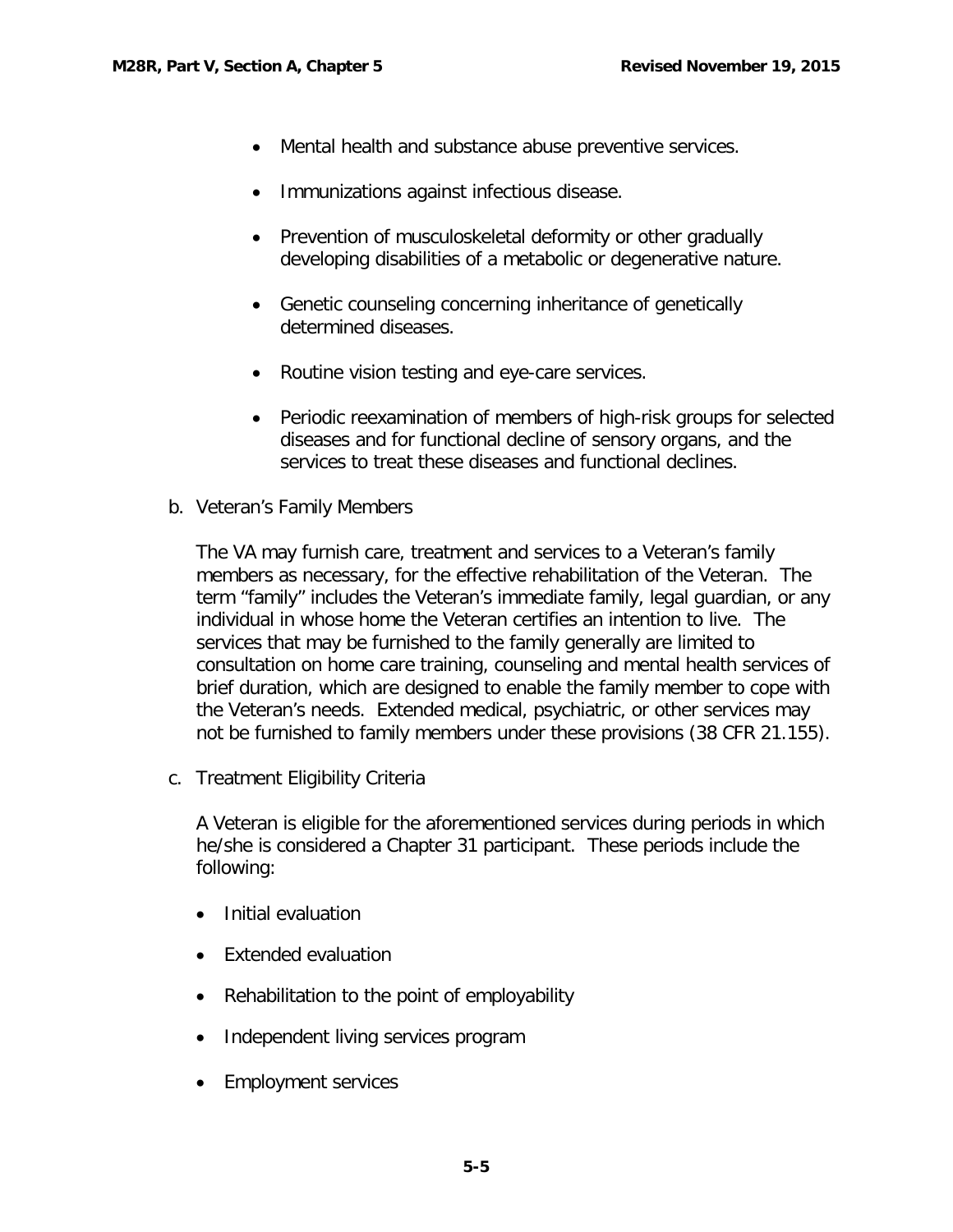- Other periods to the extent that services are needed to begin or continue in any of the statutes described above. Such periods include but are not limited to services needed to facilitate reentry into rehabilitation following interruption or discontinuance because of illness or injury, per 38 U.S.C. 3104.
- <span id="page-7-0"></span>d. Payment to Veterans Health Administration (VHA)

In accordance with 38 CFR 21.240(a), "A Chapter 31 participant shall be furnished medical treatment, care and services which VA determines are necessary to develop, carry out and complete the Veteran's rehabilitation plan."

38 CFR 21.242(a) states, "VA medical centers are the primary resources for the provision of medical treatment, care and services for Chapter 31 participants…". 38 CFR 21.242(b) further specifies, "Hospital care and medical services provided under Chapter 31 shall only be furnished in facilities over which VA has direct jurisdiction, except as authorized on a contract or fee basis under the provisions of Part 17 of this title."

Therefore, VR&E should not pay VHA for any necessary medical services that are provided to Chapter 31 participants by a VA medical center or other VHA facility. Veterans participating in a rehabilitation program under Title 38 U.S.C., Chapter 31 are not exempt from medication co-payments, 1st party co-payments, or third party billing for care relating to non-service connected conditions. Billing action needs to be taken where appropriate (VHA Directive 1182).

- <span id="page-7-2"></span><span id="page-7-1"></span>5.04 Dental Services
	- a. Outpatient Emergency Dental Care

VHA is responsible for funding all outpatient dental services and treatment and related dental appliances for Veterans, provided the treatment is medically necessary and the Veteran is otherwise receiving VA medical care and services. Dental treatment is limited to that necessary to address acute pain or a dental condition which is determined to be endangering life or health. Examples of the latter include treatment for a significant infection, uncontrolled bleeding, or any other dental condition that is determined to be a serious threat to health or endangering life. The goal of this kind of treatment is to eliminate symptoms and remove foci of infection. Dental care under this category is generally limited to a one-time course of palliative treatment or procedures and appropriate pharmacological therapy.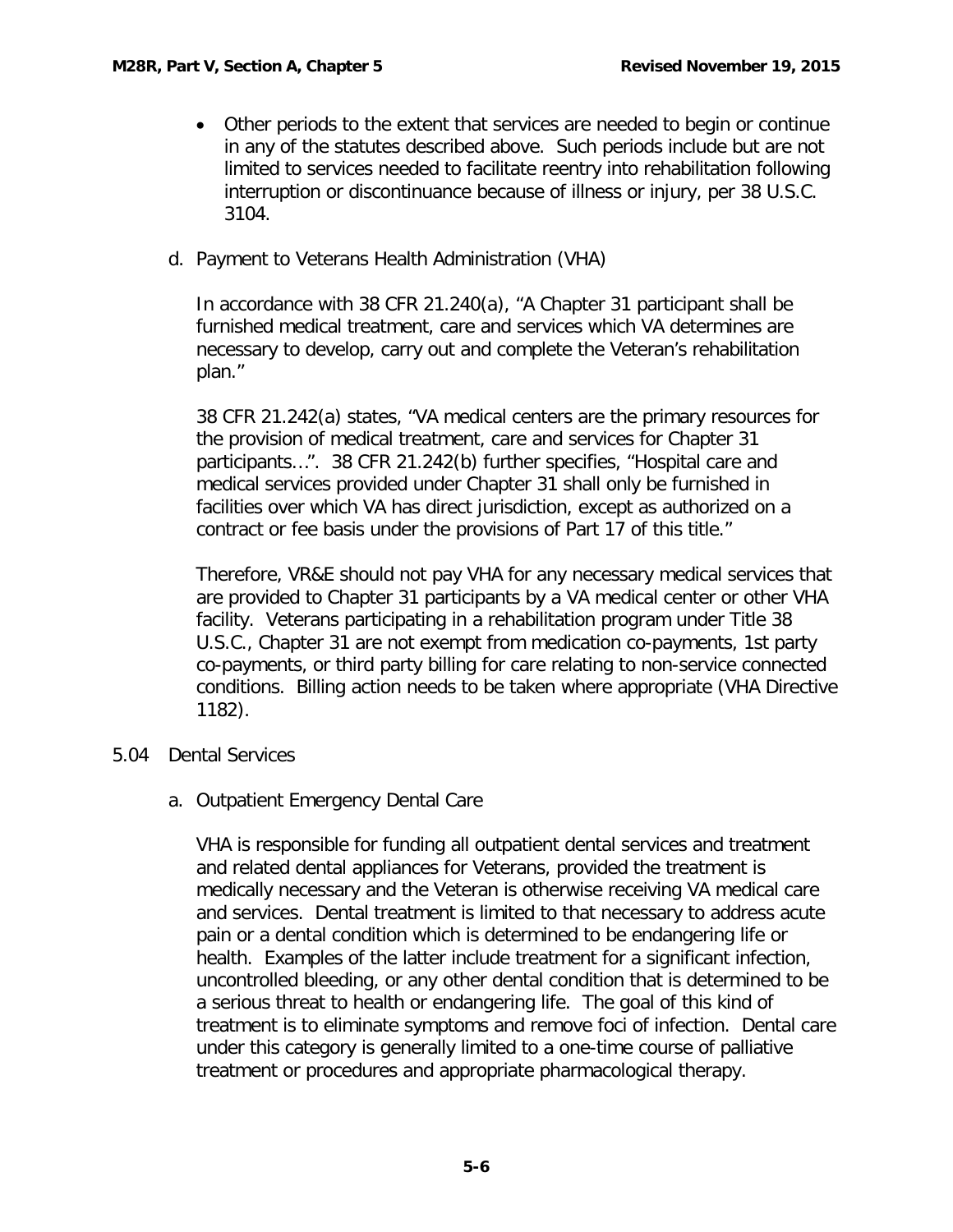<span id="page-8-0"></span>b. Class V Focused Dental Care

Once a Veteran is determined to be eligible for dental care, the dental facility provides the Veteran with an evaluation by a dentist who must determine the appropriate scope of care consistent with the patient's designated dental classification. Chapter 31 Veterans are eligible for Class V Focused Dental Care (VHA Handbook 1130.01 – February 11, 2013, Veterans Health Administration Dental Program). Chapter 31 participants may receive outpatient dental treatment to resolve a specific dental condition dependent upon, and consistent with, the Veteran's status. Treatment may include relief of pain, elimination of infection, or improvement of speech or esthetics.

A Veteran who is actively receiving Chapter 31 services may receive dental treatment to the extent needed to meet any of the following goals:

- 1. Make possible the Veteran's entrance into a rehabilitation program.
- 2. Achieve the goals of the Veteran's vocational rehabilitation program.
- 3. Prevent interruption of a rehabilitation program.
- 4. Hasten the return to a rehabilitation program of a Veteran in interrupted or leave status.
- 5. Hasten the return to a rehabilitation program of a Veteran placed in discontinued status because of illness, injury, or dental condition.
- 6. Secure and adjust to employment during the period of employment assistance.
- 7. Enable the Veteran to achieve maximum independence in daily living.

Requests for Class V dental care must be forwarded to the Dental Service by the VRC on VAF 28-8861, Request for Medical Services - Chapter 31 or by using the electronic medical request procedures discussed in below in section 5.05. VAF 28-8861 or electronic request must be provided for each episode of care requested. Dental care must not be provided beyond the anticipated rehabilitation date as specified on the form or electronic request for medical services. A Veteran who refuses to participate in a requested confirmation examination or refuses to accept a treatment plan determined by VA to be satisfactory must have his/her dental treatment case closed. Such failure to participate must be considered the same as a refusal of treatment.

See Appendix O, VA Forms, for information on how to access these, as well as all, forms referenced in this chapter.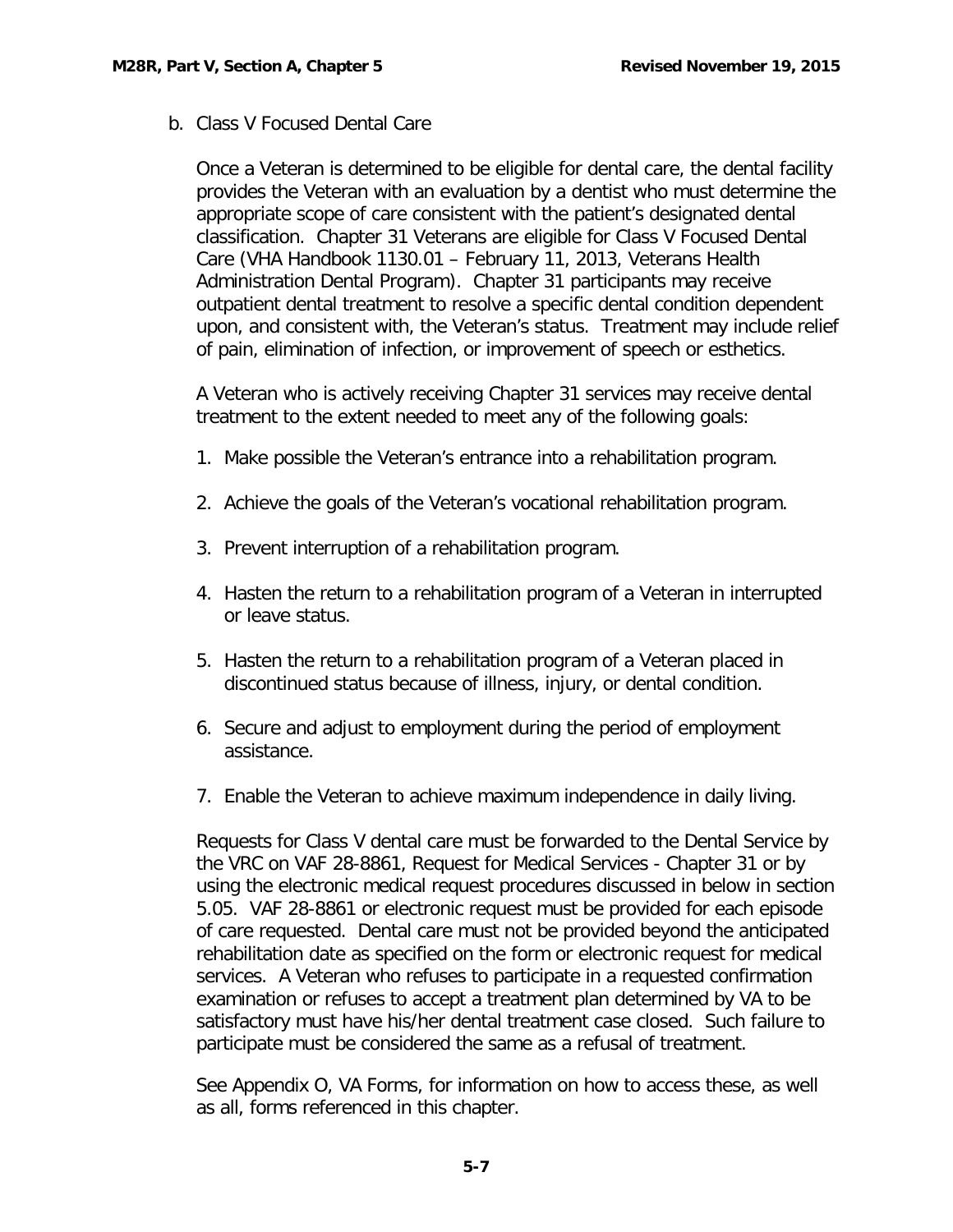<span id="page-9-0"></span>c. Non-VA Dental Care

The Chief of Dental Service, or designee, has the primary responsibility for administering outpatient Non-VA Dental Care (formerly fee-basis care). This includes review of all proposed treatment plans for approval or disapproval and adjustment of submitted fees consistent with the Schedule of Maximum Allowances for Non-VA Dental Care. The decision to provide dental benefits to a Veteran through a Non-VA dental provider is to be made by the Chief of Dental Service, or designee, after full consideration of all relevant factors. Such a decision, however, is not to be based on, or factor in, the preference or request of the particular Veteran to receive their dental benefits from a private-sector provider.

- <span id="page-9-2"></span><span id="page-9-1"></span>5.05 Referring a Chapter 31 Participant for Medical and Dental Services to VAMC
	- a. Electronic Requests for Medical and Dental Services

The electronic request for medical and dental services is the primary referral source for VHA services for VR&E participants and replaces the use of VAF 28-8861, Request for Medical Services. However, if a VR&E Office is unable to use the electronic submission, the use of VAF 28-8861 is required.

VRCs may submit referrals for VHA medical and dental services electronically through the Compensation and Pension Records Interchange (CAPRI). Each VHA facility has designated a single point of contact (POC) to receive and process referrals for Veterans participating in the VR&E program.

Note: Submission of electronic requests for medical and dental services is not required. Rather, it is an option to expedite the delivery of services to VR&E participants. It also enhances the ability to track the status of referrals using reporting tools in CAPRI.

<span id="page-9-3"></span>b. How to Gain Access to CAPRI Referrals and Reports

VR&E Officers (VREOs), Assistant VR&E Officers (AVREOs), Supervisory Vocational Rehabilitation Counselors (SVRCs), VRCs, and Employment Coordinators (ECs) who provide entitlement determinations and/or case management services are allowed access to CAPRI Chapter 31 functionality and reports. Users with existing CAPRI access will need to submit an updated request to gain access to CAPRI Chapter 31 referral functionality and reports. Complete VAF 20-8824-CAPRI, User Request for CAPRI Access, and submit to the local Information Security Officer (ISO). Note the following special instructions when completing this form:

1. Complete all user information in Section I.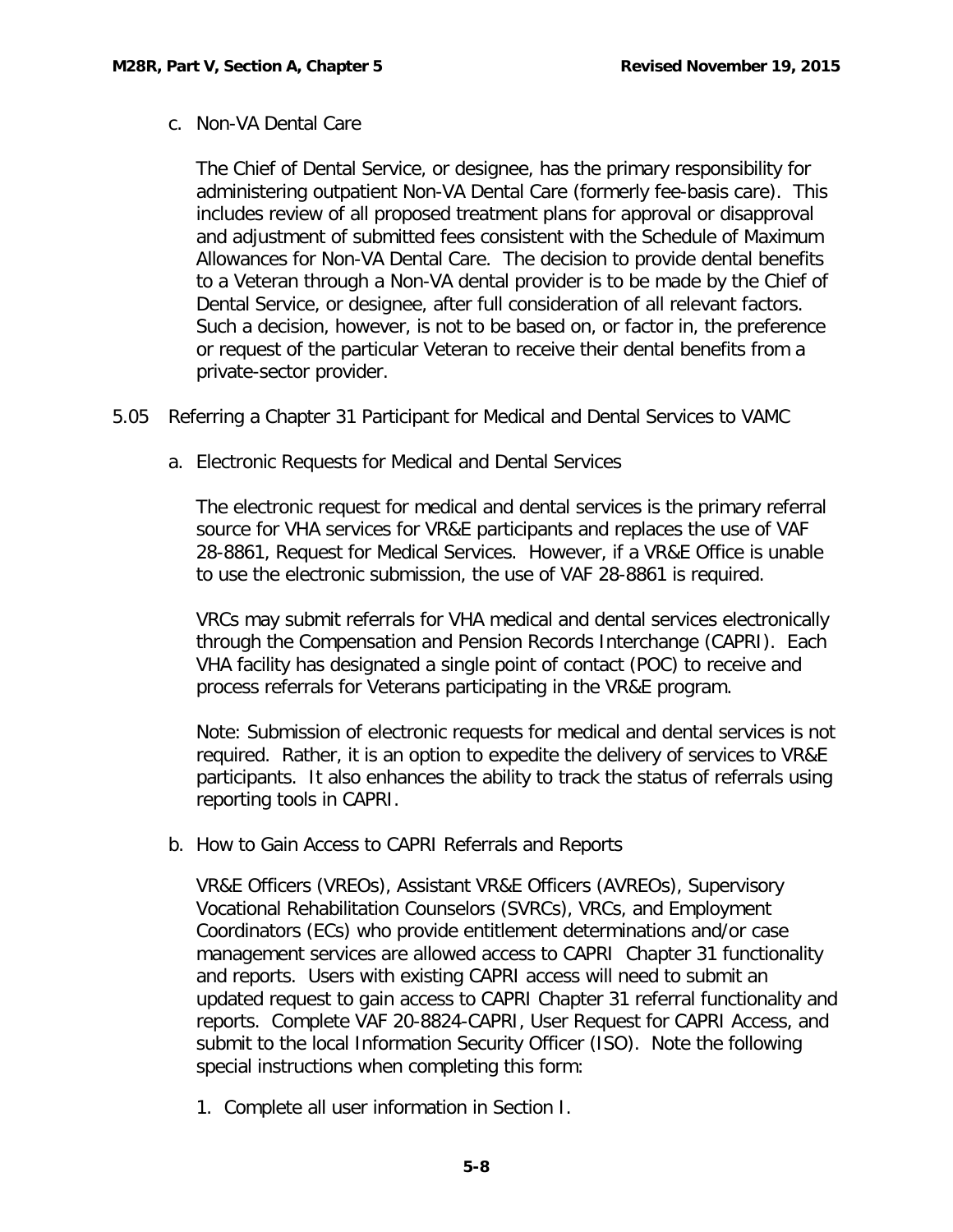- 2. On Item 10, click "Add" for new CAPRI users or "Modify" for existing CAPRI users, and continue to Section II.
- 3. In Section II, request access to the following VR&E security keys and reports:
	- DVBA CAPRI VRE\_Counselor
	- DVBA CAPRI DENY\_GetVBADOCS
	- VR&E Reports

VAF 20-8824-CAPRI, User Request for CAPRI Access" can be accessed online at [vbaw.vba.va.gov/bl/21/DEMO/capri.htm](http://vbaw.vba.va.gov/bl/21/DEMO/capri.htm) by clicking on "VA Form 20-8824- CAPRI." The online form can be electronically populated. This form is also available on the VR&E Knowledge Management Portal (KMP) on the Forms and Letters page.

See http://vbaw.vba.va.gov/bl/21/DEMO/capri.htm, the Compensation Service intranet site for instructions for ISOs on adding CAPRI security keys for VR&E users.

<span id="page-10-0"></span>c. How to Complete an Electronic Request for Medical Services

The case manager must follow these steps to complete an electronic request for medical services:

- 1. Accessing the Medical Services Request Screen
	- Sign in to CAPRI.
	- Select the appropriate RO, if prompted.
	- Select the appropriate VHA facility. Enter the Patient Identification (ID), which is the Veteran's Social Security Number without dashes.
	- Click OK to go to the CAPRI main page.
	- Click the "VocRehab" tab at the far right of the top menu tabs to access the "Medical Services Request" screen.
	- Click "Add New Request" to access the request form.
- 2. Completing the Medical Services Request in CAPRI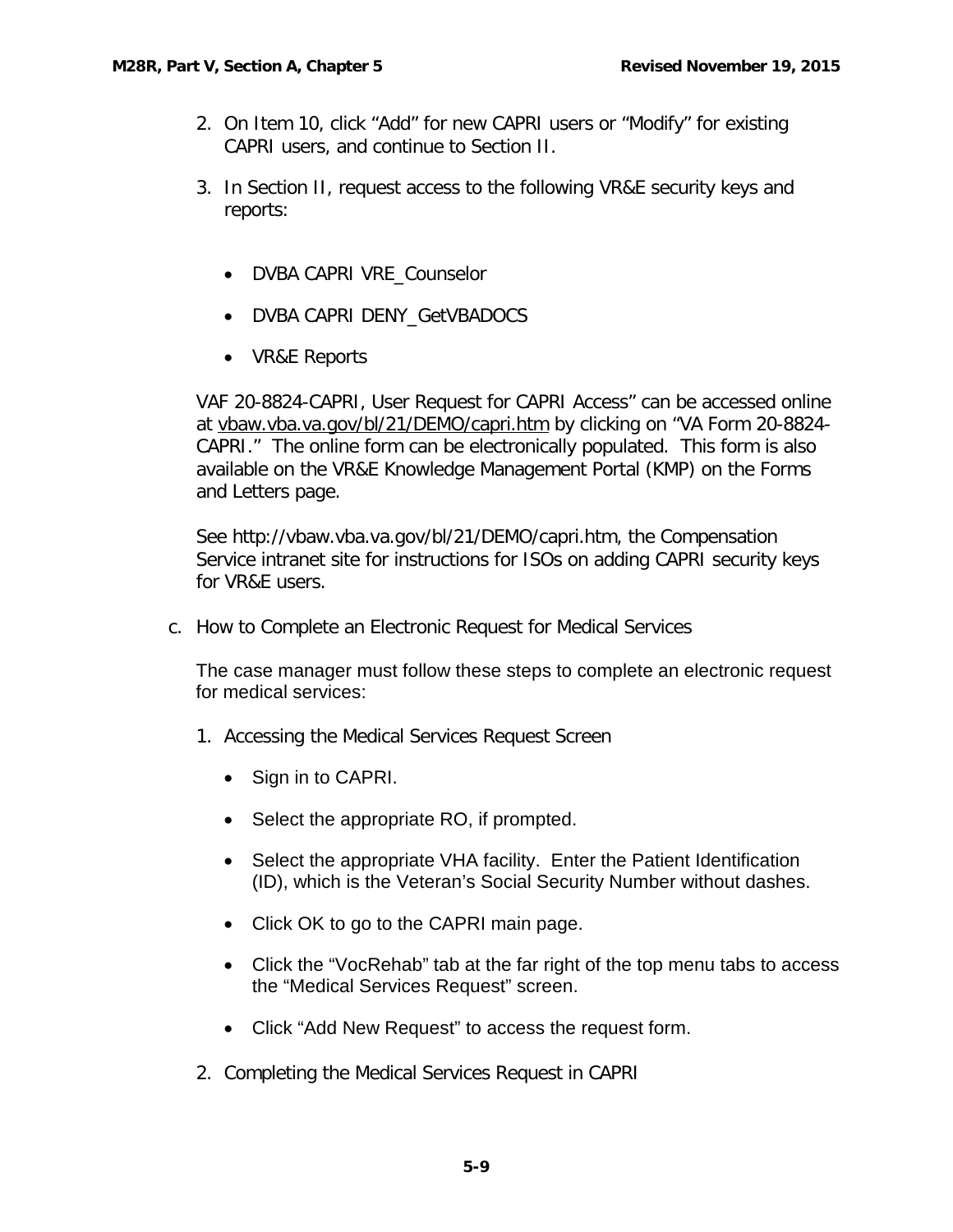There are four required fields on the Medical Services Request Screen:

- (a) Date of Rehabilitation this field must match the date of anticipated rehabilitation on the Veteran's rehabilitation plan.
- (b) Medical Services Requested use the drop-down box to choose the appropriate service. If the appropriate service is not listed, choose "Other."
- (c) Reason for Referral this field is limited to 200 characters. Use the comments and notes section if more space is required and/or to add specific questions, comments, or notes regarding the reason for the referral.
- (d) Rehabilitation Objective this field must match the information on the rehabilitation plan.
- 3. Entering Contact Information for Email Alerts

The Medical Services Request has a POC option. The case manager will be the POC. CAPRI registers contact information at sign-in, to include email address. CAPRI will alert the individual who input the electronic request for medical services via email when the request has been processed. This email will default to the email listed in CAPRI. The case manager must complete the following steps to ensure the correct email address is listed:

- Go to Tools.
- Click "Change Forwarding Address."
- Click "Other."
- Type in VA email address.
- Click "OK."
- <span id="page-11-0"></span>d. Documentation Requirements

The case manager is required to document in a CWINRS note when an electronic request is completed in CAPRI. The case manager must also follow all the procedural requirements for the printing of CAPRI records as outlined in M28R.II.A.2.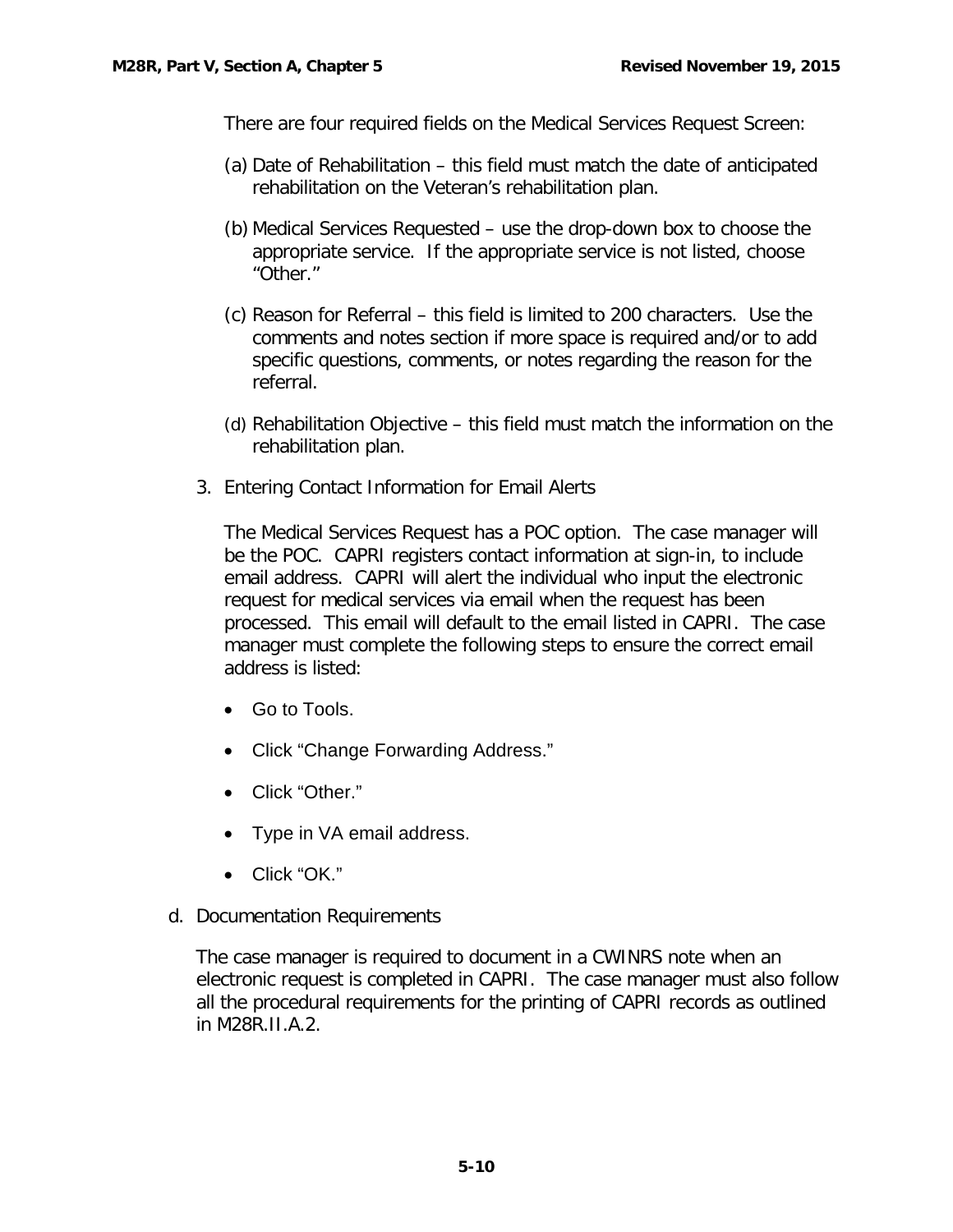<span id="page-12-0"></span>e. Non-Electronic Requests for Medical or Dental Services

Although electronic request for medical services is the preferred submission method, VR&E staff members may continue to use VAF 28-8861 to certify Chapter 31 rehabilitation program participation and to identify the services or consultations requested. This form will be addressed to the department providing the requested service in the VAMC, as appropriate.

In the Comments section of VAF-28-8861, only information specifically needed in the consult is requested, but VRCs should not specify the means by which the treatment provider will assess the Veteran for the needed information. In some cases, treatment providers will be able to provide the requested information based on existing medical treatment records. In other cases, the treatment provider may conduct an assessment or refer out to a specialist for specific assessments.

VAF 21-4142, Authorization and Consent to Release Information to the Department of Veterans Affairs (VA), is used when requesting a medical opinion from a Non-VA provider and must be signed by the Veteran.

f. Documenting the Need and Results for a Medical or Dental Consultation

The VRC must use one or more of the following methods to document the need for and results of a medical or dental consultation:

- Fax VAF 28-8861, Request for Medical Services--Chapter 31 to the appropriate VHA eligibility department.
- Electronic request for medical services and medical notes in CAPRI.
- CWINRS notes.
- <span id="page-12-1"></span>g. Controls to Expedite Referral Processing

The VHA POC receiving the referral will contact the Veteran and make an appointment for him/her to ensure medical, dental, mental health and/or prosthetic care, treatment and services are provided in a timely manner.

A separate list of contacts has been established for VR&E and VHA staff who manage electronic medical requests in CAPRI. The CAPRI POC list is available via the VR&E Intranet page at vbaw.vba.va.gov/bl/28/vrcintra.htm. Both VR&E and VHA staff may access this site. This list is located on the left-side list of links directly below the VR&E Office Directory. The list was carefully organized and built by the VHA Chief Business Office Member Services Office through VA Central Office (VACO). Every Veterans Integrated Service Network (VISN)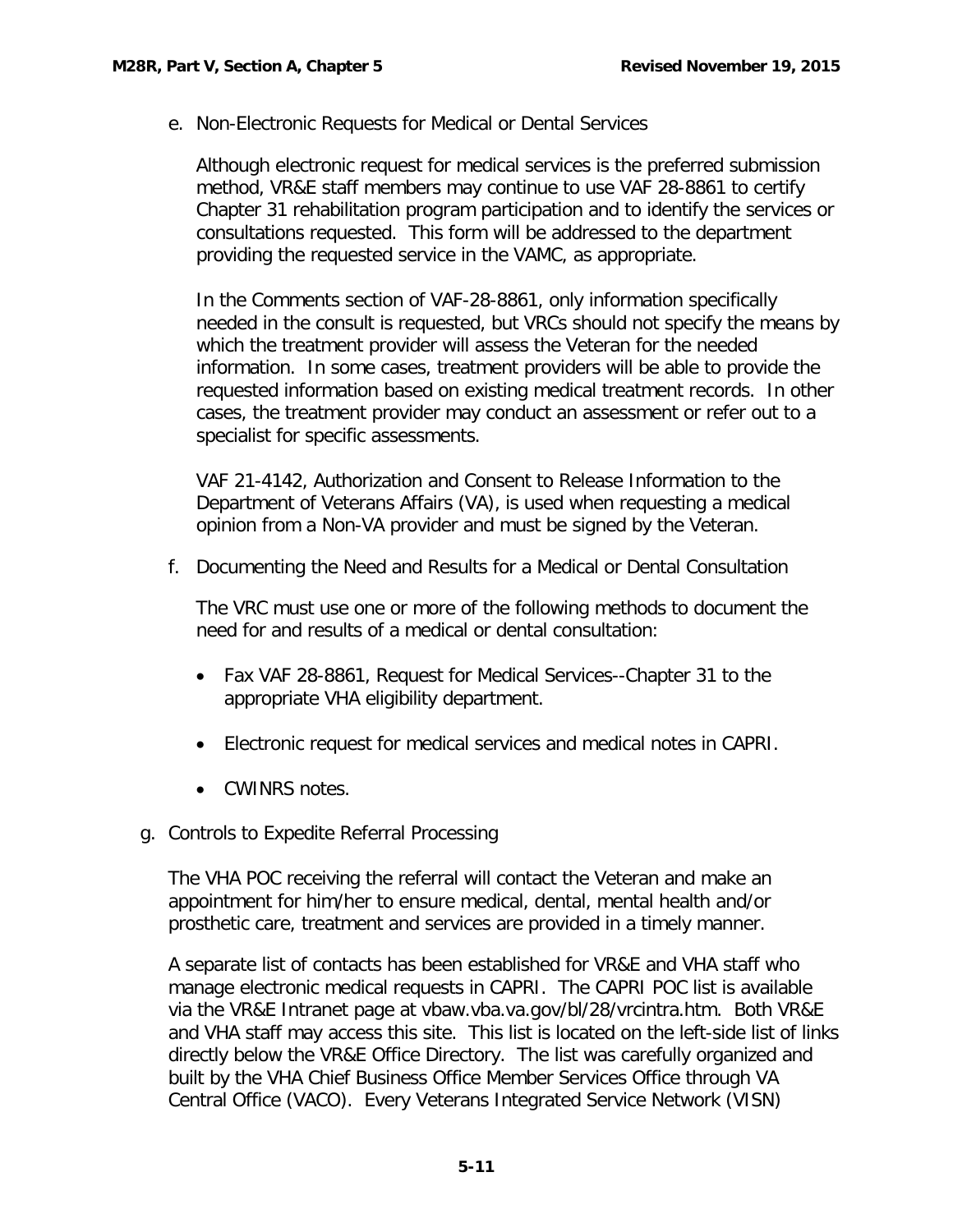Director was asked to provide a primary and back-up POC, and the facility Director was authorized to select each POC. The requirement is that the individual be a Licensed Independent Practitioner (LIP) with the authority to access and enter consults in VHA's Computerized Patient Record System (CPRS)

<span id="page-13-0"></span>5.06 Consideration of the Medical or Dental Consultant's Recommendations

The VRC must review and carefully consider the recommendations of the medical or dental consultant. The VRC will consider the information obtained through consultation in conjunction with all other information obtained throughout the evaluation to make sound decisions regarding the Veteran's rehabilitation.

<span id="page-13-1"></span>5.07 Chapter 31 Benefits Timely Access to Health Care Services Policy

The number of requests for medical and dental services for Chapter 31 Veterans is only a small fraction of the total annual number of annual services provided by VHA. However, these Veterans are typically in a rehabilitation program or ready to enter the workforce. The timely delivery of these services is therefore critical to preclude the interruption of rehabilitation. It is VHA policy to provide timely access to VHA health care services for Veterans participating in a vocational rehabilitation program under title 38 U.S.C., Chapter 31. The health care services authorized by title 38 U.S.C., Chapter 31 are limited to those provided in title 38 U.S.C. Chapter 17. See VHA Directive 1182 for additional information.

- <span id="page-13-3"></span><span id="page-13-2"></span>5.08 VAMC Director Responsibilities
	- a. Clinically Appropriate Care

VA staff strives to provide clinically appropriate care to Veterans participating in the Chapter 31 program including referral and payment of Non-VA care, if required.

<span id="page-13-4"></span>b. Collection of Co-Payments for Non-Service-Connected Conditions

Medical treatment under Chapter 31 is provided in accordance with 38 CFR 17.47(i)(2). Veterans participating in a rehabilitation program under 38 U.S.C. Chapter 31 are not exempt from medication co-payments, first party co-payments, or third party billing for care relating to non-service connected conditions. Billing action needs to be taken where appropriate.

<span id="page-13-5"></span>c. Established Procedures for Timely Access to Care

Facility procedures are established to manage timely access to care for Veterans participating in a VA vocational rehabilitation program; these must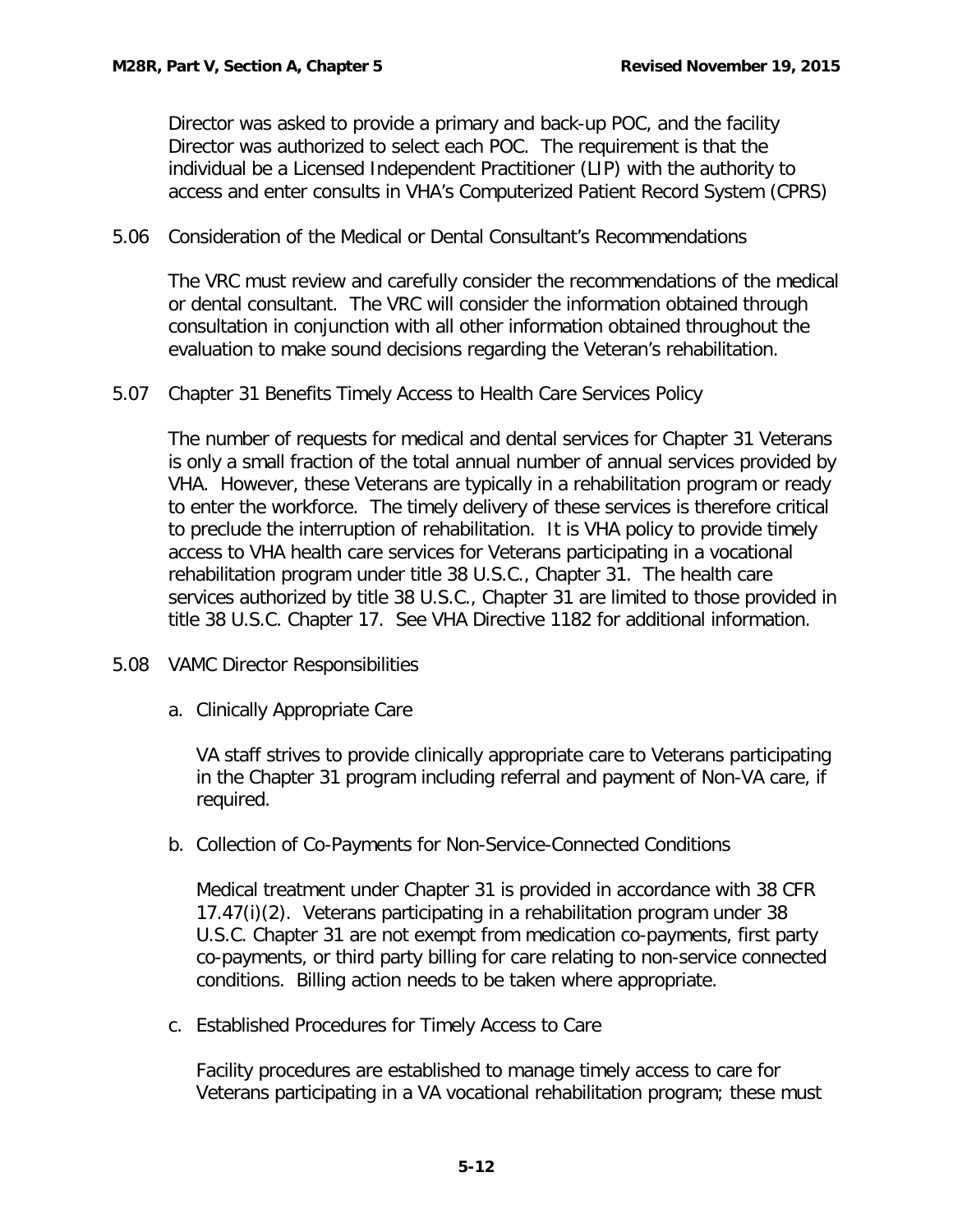include the following:

- 1. Verification of participation in an approved vocational rehabilitation program, and request for treatment using VAF 28-8861 or electronic request for medical services in CAPRI.
- 2. Upon confirmation of participation in a vocational rehabilitation program, a clinical review must occur to determine the following:
	- (a) If the care or treatment is medically required; and
	- (b)If required, the care or treatment is needed to maintain the Veteran's participation in his/her vocational rehabilitation program, and
	- (c) If the care or treatment is medically required and needed to maintain the Veteran's participation in their vocational rehabilitation program, the timeliness of the appropriate care to the Veteran's training schedule needs to be based upon a clinical decision by a VA health care provider. To that end, care may be provided at another VA health care facility or use of contract or fee basis care, subject to authorization (38 CFR 17.52(a)(1)(v)).
- 3. Instructions to notify the requesting party in any situation where timeliness of care could be an issue and to determine the appropriate course of action. Notification can be done either by completing appropriate items on VAF 28-8861 and returning the form to the requesting party or by contacting VR&E directly.
- <span id="page-14-0"></span>d. Directive Compliance Training

Administrative and clinical staff will be trained in the local procedures to ensure compliance with the requirements of VHA Directive 1182, Vocational Rehabilitation: Chapter 31 Benefits Timely Access to Health Care Services.

<span id="page-14-1"></span>e. Communication Between Veterans Health Administration (VHA) and Veterans Benefits Administration (VBA)

Communication will be established and maintained with appropriate VBA officials (to include VR&E staff members) at the local RO.

f. Healthcare Outside VA

VAMCs and outpatient clinics are the primary resources for the provision of necessary medical and dental treatment, care and services for Chapter 31 participants. The availability of treatment and services in VA facilities shall be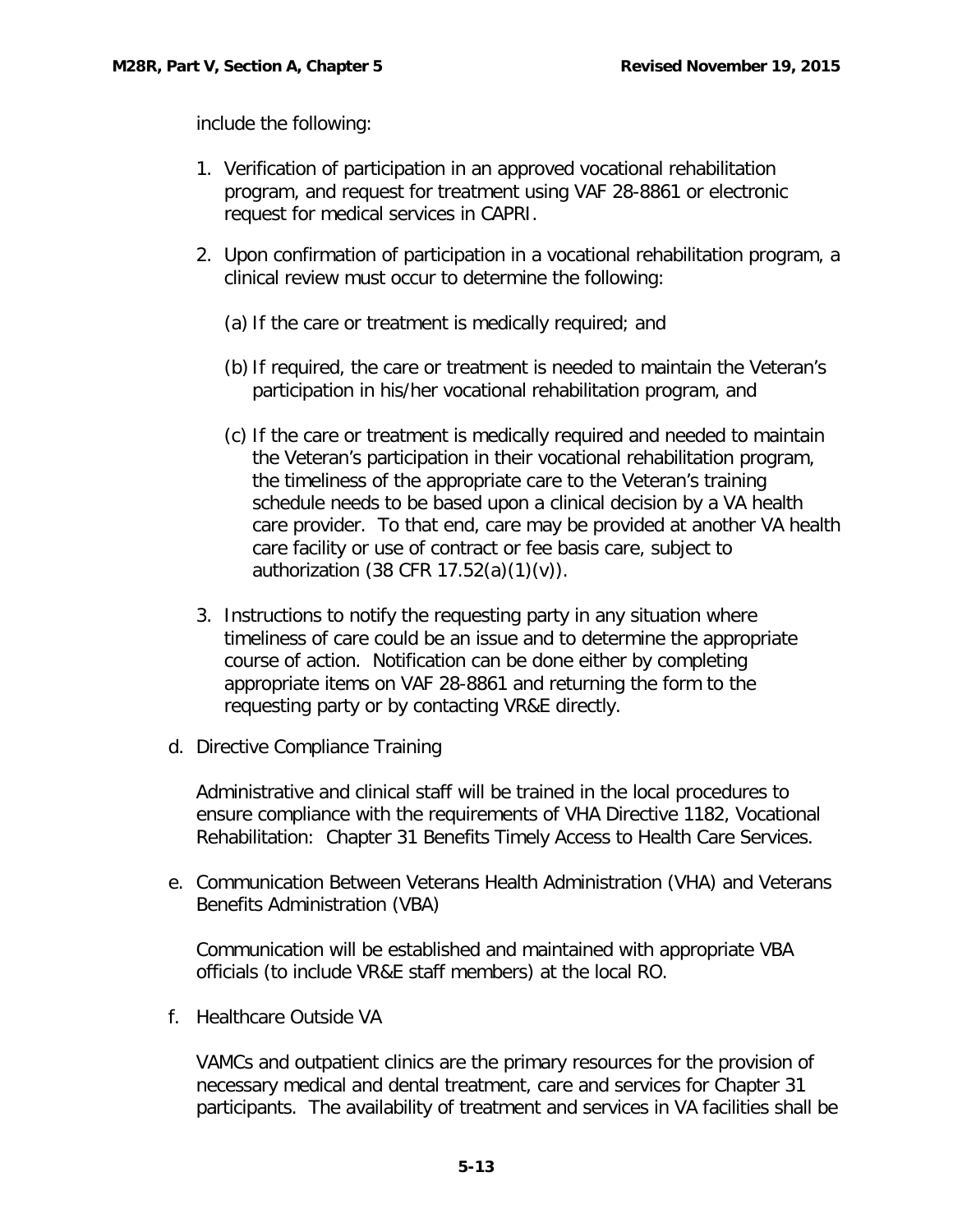ascertained in each case. The VA shall provide hospital, dental and medical services to Chapter 31 participants only in facilities over which the VA has direct jurisdiction, except as authorized on a contract or fee basis under 38 CFR 21.242 and VAAR 831.7001-4.

When a VHA physician or dentist determines that necessary medical, dental, mental health and/or prosthetic services are not readily available from a VA facility, the VHA physician or dentist may authorize these services on a contract or fee basis under 38 CFR Part 17. The record of consultation with the VHA physician or dentist will include the following at a minimum:

- Full documentation of consultation with appropriate VHA professional staff members, including completion of VAF 28-8861 or electronic request for medical services in CAPRI, and
- The concurrence from the consulting VA physician or dentist and the need for the recommended medical, dental, mental health and/or prosthetic services, and
- An explanation as to why services cannot be provided by the VAMC within the jurisdiction of the RO.
- <span id="page-15-0"></span>5.09 Vocational Rehabilitation and Employment Officer (VREO) Responsibilities

VREOs will develop and promote local procedures that ensure timely referrals and medical services, and should establish working relationships with key personnel at the VHA facilities in his/her jurisdiction.

<span id="page-15-1"></span>5.10 Regional Office (RO) Director Responsibilities

The RO Director will assist in resolving specific issues related to referral and treatment of Veterans participating in the Chapter 31 program. The RO Director should establish a working relationship with the VAMC Director in his/her jurisdiction.

- <span id="page-15-3"></span><span id="page-15-2"></span>5.11 Authorization for the Use of Companion Animals and Service Dogs
	- a. Companion Animals

Non-profit agencies, such as Assistance Dogs of the West, Pets2Vets, Paws with a Cause, and Canine Companions for Independence, may provide free companion dogs to Veterans; however, there may be associated training or other costs. VR&E may not authorize payment for training or any other services related to companion animals.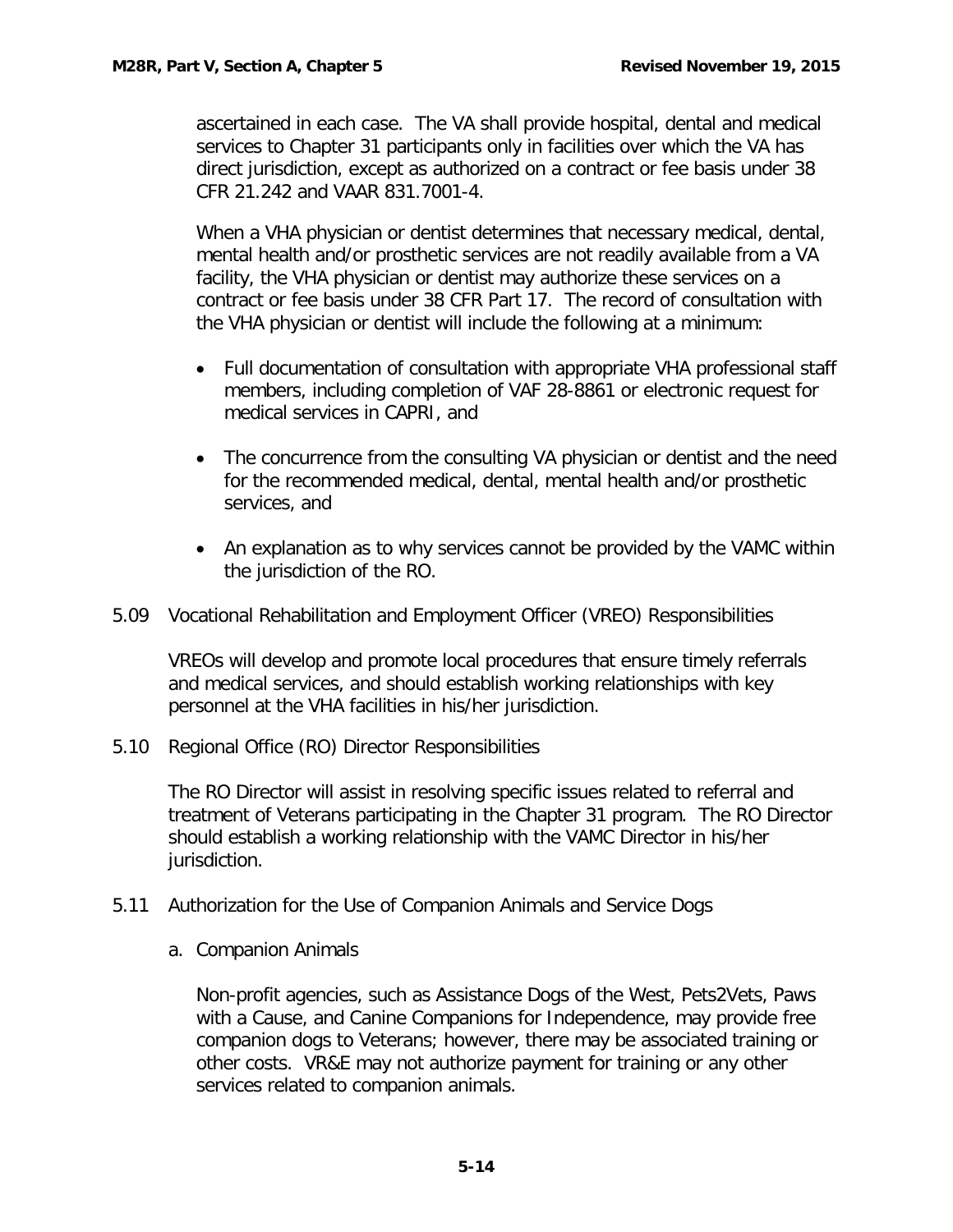Various organizations advocate the use of companion animals as a means of supporting Veterans with Post Traumatic Stress Disorder (PTSD) and other disabling conditions. Such organizations make it clear that a companion animal is not meant to be a service animal, and the animal is not certified as such. A sense of companionship and caring may develop between owners and their pets. The relationship is often described as therapeutic, especially for individuals with emotional or mental health disorders. Companion Animals may not be allowed in certain establishments where Service Dogs are allowed.

<span id="page-16-0"></span>b. Service Dogs

Payment for the purchase of, training of, or any related services for service dogs or guide dogs is not authorized under Chapter 31. VR&E field staff should continue to refer Veterans to VHA to evaluate the need for service dogs and guide dogs when a potential need is identified.

When a VRC determines that a service dog may be needed for a Veteran to begin, continue in, or complete a rehabilitation program, a referral to VHA should be completed. VHA has a well-designed program to assess the Veteran's need and ability to benefit from a service dog. The VRC should use VAF 28-8861 or an electronic request for medical services in CAPRI to describe the reason(s) he/she believes a service dog may be needed as part of the rehabilitation plan under Chapter 31, and request that VHA conduct an evaluation and provide services deemed necessary.

A VHA prescribing clinician will review each request and evaluate the Veteran's circumstances for the following:

- Ability and means, including through family or caregiver, to care for the dog currently and in the future.
- Goals that are to be accomplished through the use of the dog.
- Goals that are to be accomplished through other assistive technology or therapy.

VHA will inform the Veteran of its approval or disapproval of the request for a service dog. Veterans approved for service dogs are referred by VHA to Assistance Dogs International accredited agencies. There is no charge for the dog or the associated training. Veterans with working service dogs are provided veterinary care and special equipment such as harnesses through VA Prosthetics and Sensory Aids Service. VA does not pay for boarding, grooming, food, or any other routine expense associated with owning a dog.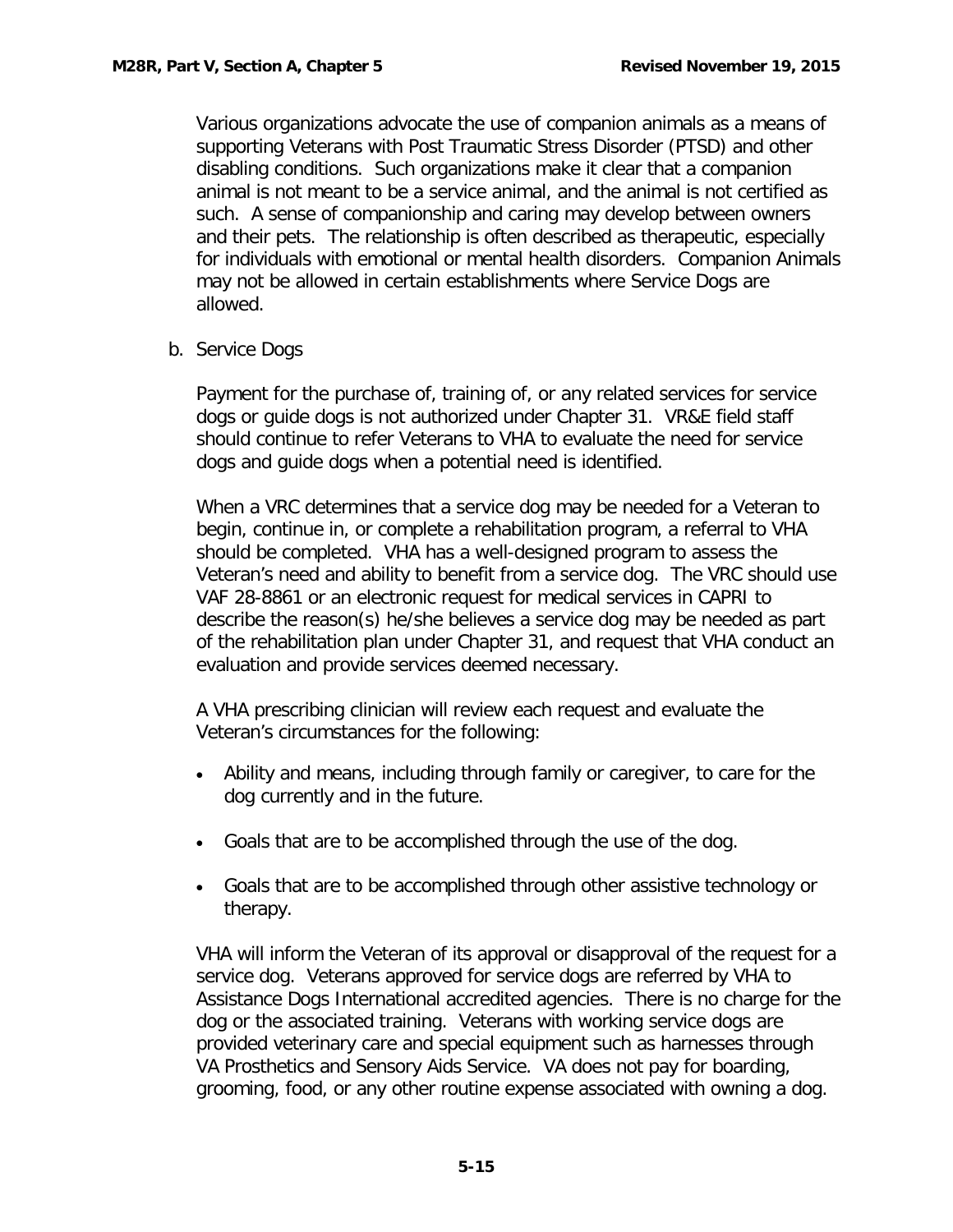If, after a comprehensive assessment, VHA determines that a service dog is not needed or that the Veteran cannot adequately care for a service dog, VR&E should not purchase a service dog or anything related to the use, care, or training of a service dog using Chapter 31 funds.

For more information on VHA's policies on service dogs, see <http://www.prosthetics.va.gov/ServiceAndGuideDogs.asp>

## <span id="page-17-0"></span>5.12 Crisis Prevention

While working with Veterans, VR&E staff members may find themselves faced with a Veteran in crisis. In the case of a possible suicide threat, the staff member must be able to recognize the signs and take immediate action to prevent a tragedy.

# <span id="page-17-1"></span>a. Veterans Crisis Line

In 2011, the National Veterans Suicide Prevention Hotline was renamed the Veterans Crisis Line to encourage Veterans and their families and friends to make the call. The Veterans Crisis Line connects Veterans in crisis and their families and friends with qualified, VA responders through a confidential tollfree hotline, online chat, text, or website at http://www.veteranscrisisline .net/. Veterans and their loved ones can call 1-800-273-8255 and Press 1, chat online, or send a text message to 838255 to receive confidential support 24 hours a day, 7 days a week, 365 days a year. Support for deaf and hard of hearing individuals is also available using TTY and calling 1-800-799-4889.

Many of the responders are Veterans and understand what Veterans and their families and friends have been through and the challenges they face. To ensure all Veterans and their loved ones are aware of the Veterans Crisis Line, VA coordinates with communities and partners nationwide to let Veterans and their loved ones know that support is available whenever, if ever, they need it. Individuals calling the Veterans Crisis Line do not need to be registered with VA or enrolled in the VA health care system. Responders will work with anyone to help him/her to get through any personal crisis, even if that crisis does not involve thoughts of suicide.

<span id="page-17-2"></span>b. Signs of a Crisis

People who know a Veteran best may be the first to recognize emotional distress and reach out for support when issues reach a crisis point—and well before a Veteran is at risk of suicide. Many Veterans may not show any signs of intent to harm themselves before doing so, but some actions can be a sign that a Veteran needs help. Veterans in crisis may show behaviors that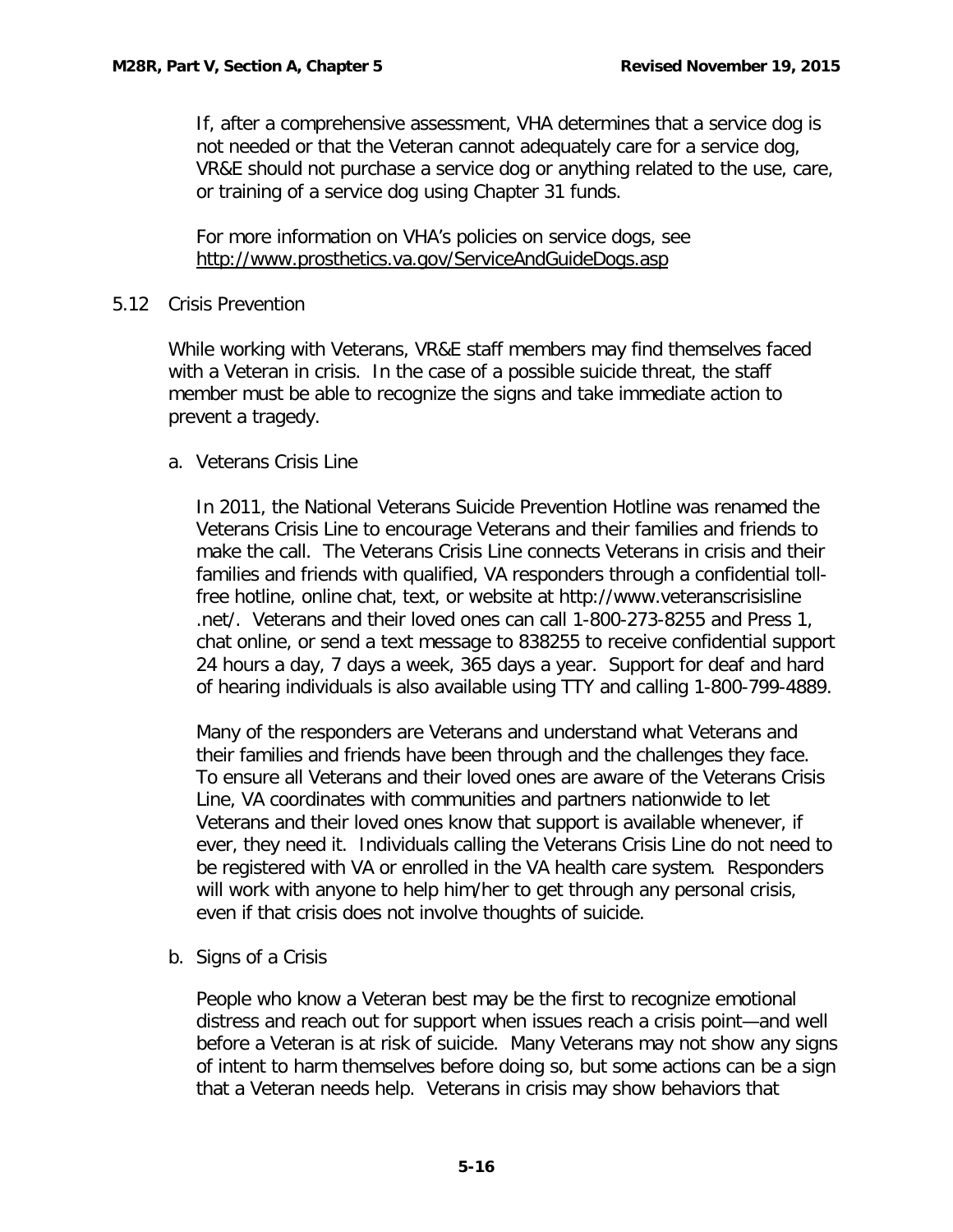indicate a risk of harming themselves.

Veterans who are considering suicide often show signs of depression, anxiety, low self-esteem and/or hopelessness. The VRC should pay particular attention to the following symptoms:

- Appears sad or depressed most of the time.
- Clinical depression: deep sadness, loss of interest, trouble sleeping and eating—that doesn't go away or continues to get worse.
- Feeling anxious, agitated, or unable to sleep.
- Neglecting personal welfare, deteriorating physical appearance.
- Withdrawing from friends, family and society, or sleeping all the time.
- Losing interest in hobbies, work, school, or other things one used to care about.
- Frequent and dramatic mood changes.
- Expressing feelings of excessive guilt or shame.
- Feelings of failure or decreased performance.
- Feeling that life is not worth living, having no sense of purpose in life.
- Talk about feeling trapped—like there is no way out of a situation.
- Having feelings of desperation, and saying that there is no solution to their problems.
- Performing poorly at work or school.
- Acting recklessly or engaging in risky activities—seemingly without thinking.
- Showing violent behavior such as punching holes in walls, getting into fights or self-destructive violence; feeling rage, uncontrolled anger, or seeking revenge.
- Looking as though one has a "death wish," tempting fate by taking risks that could lead to death, such as driving fast or running red lights.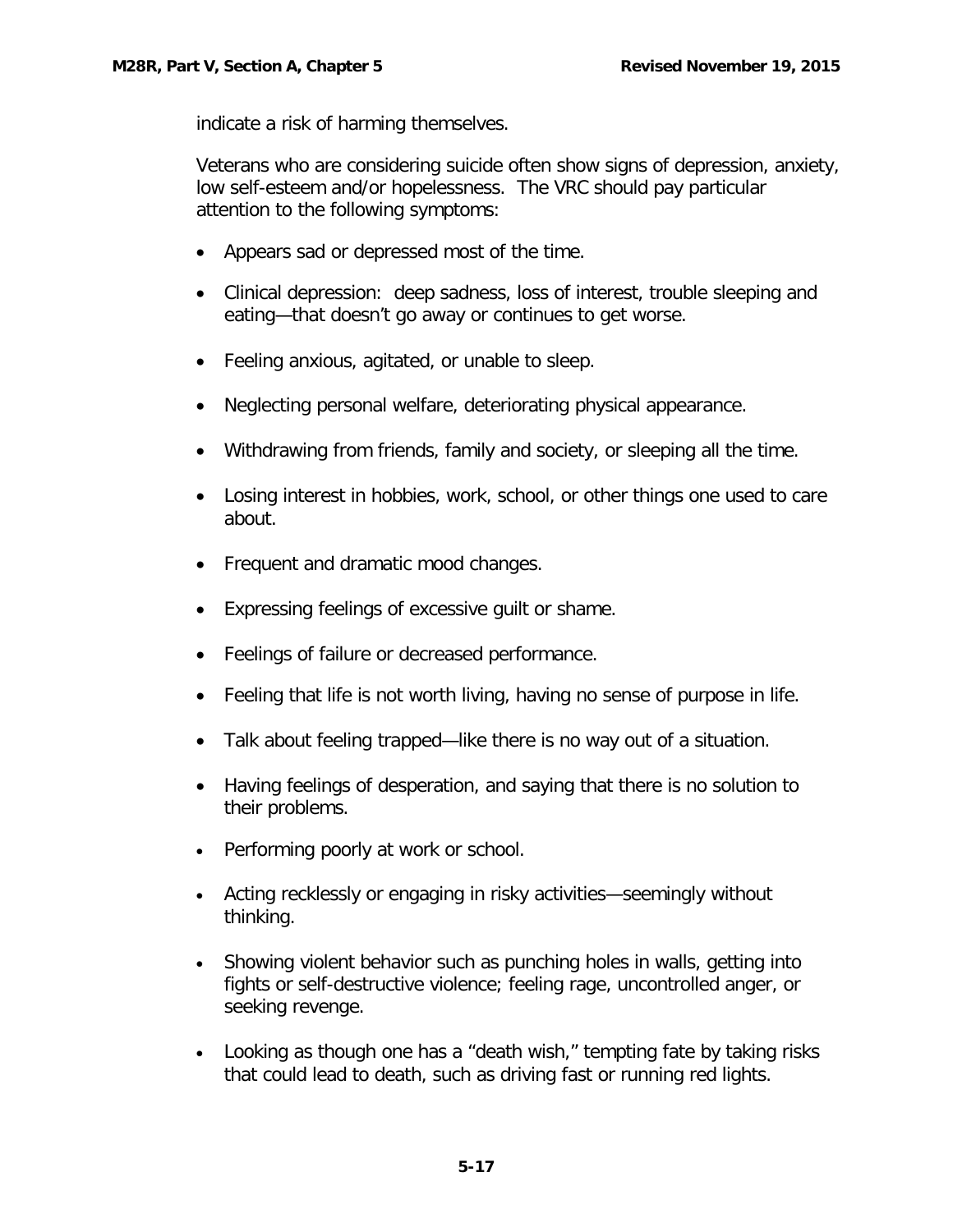- Giving away prized possessions.
- Putting affairs in order, tying up loose ends and/or making out a will.
- Seeking access to firearms, pills, or other means of harming oneself.
- Looking for someone to take his/her pet with little or no notice.
- <span id="page-19-0"></span>c. Responding to a Crisis

All Program Specialists (PS), Employment Coordinators (EC) and VRCs need to know how to respond to a telephonic, email, or a face to face crisis. Program Specialists are usually the first in the office to encounter a telephonic call for help. Should a PS or EC take a call from a Veteran who says he/she is suicidal, the PS or EC should immediately alert the VREO, AVREO, or a VRC.

It is very important that the PS or EC keeps the Veteran on the line and assures him/her that help is available and that a trained rehabilitation professional will be taking the call shortly. When an EC receives an email from a Veteran with suicidal or crisis ideation, the EC should immediately contact the Veteran's VRC. The VRC will immediately attempt to contact the Veteran via telephone and through an email to evaluate the situation.

<span id="page-19-1"></span>d. Limitations of Confidentiality

At initiation and throughout the counseling process, rehabilitation counselors inform Veterans of the limitations of confidentiality and seek to identify foreseeable situations in which confidentiality must be breached. The general requirement that rehabilitation counselors keep information confidential does not apply when disclosure is required to protect the Veteran or identify others from serious and foreseeable harm, or when legal requirements demand that confidential information must be revealed. (Source: Code of Professional Ethics for Rehabilitation Counselors, Commission on Rehabilitation Counselor Certification.)

<span id="page-19-2"></span>e. Referral to Mental Health Provider/Emergency Room

If VR&E staff suspects a Veteran is having suicidal or homicidal thoughts, the staff member must make every effort to refer the Veteran to a mental health provider as soon as possible. If the Veteran is in immediate danger, the staff member will call 911 and provide the 911 operator the Veteran's contact information. If the VRC does not believe the Veteran is in immediate danger, he/she will direct the Veteran to the closest emergency room for evaluation.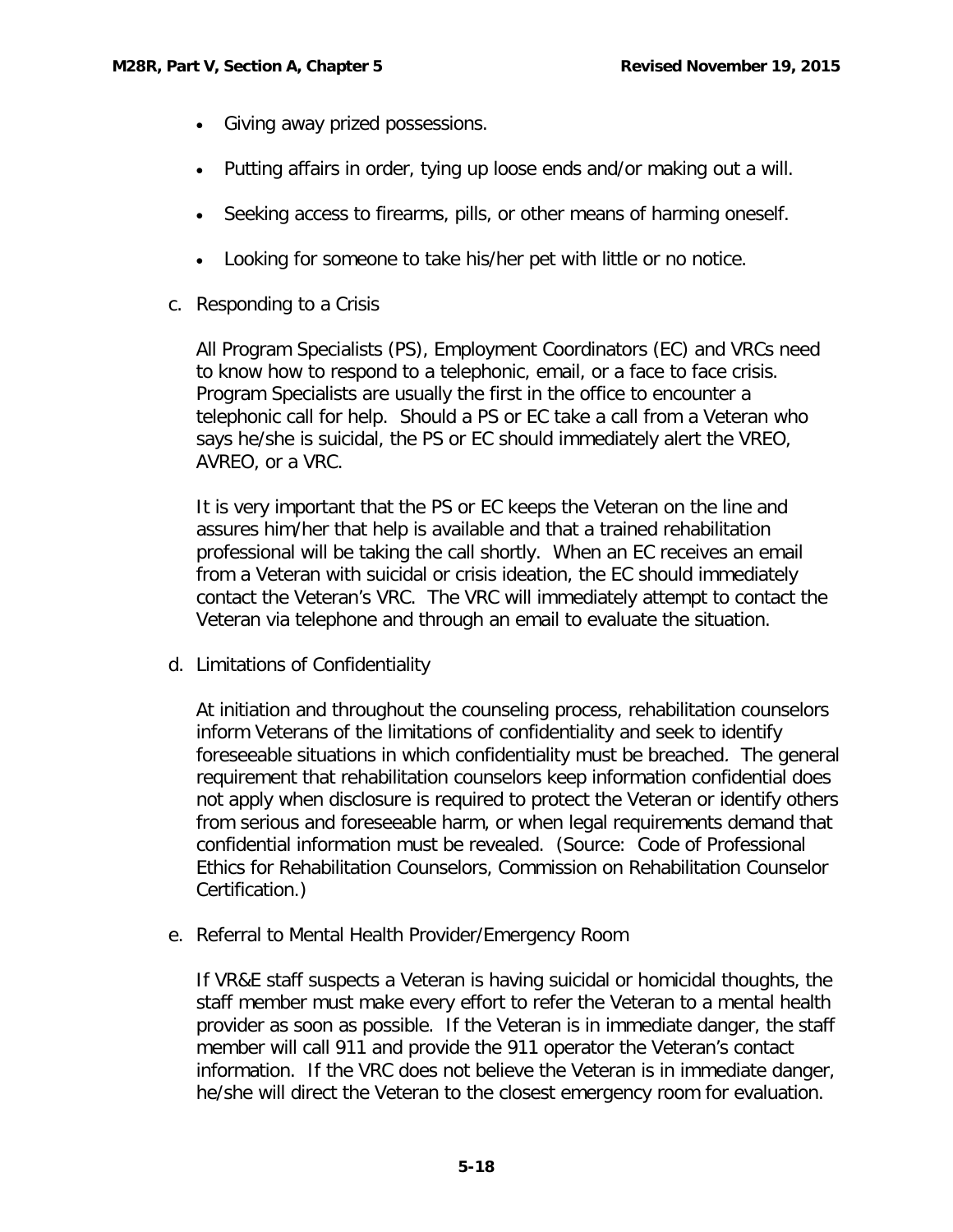The VRC will notate in CWINRS all incidences of suicidal and homicidal ideation in a CWINRS note and conduct appropriate follow-up to ensure the crisis has been resolved prior to continuation in the rehabilitation plan, if one is in progress.

If after speaking with the Veteran, the VRC believes the Veteran is not in any imminent danger, the VRC should ask the Veteran if he/she would consider meeting with a mental health provider at the closest VAMC for a psychological assessment. Using a VAF 8861 or an electronic request for medical services in CAPRI, the VRC needs to ensure he/she is very clear about what took place during the conversation with the Veteran, noting the Veteran's tone, emotions, affect, time of day, reasons given for the distress and the Veteran's desire for help. If the Veteran served in a war zone, the VRC may also refer him/her to the closest Vet Center for evaluation and counseling. Any time a VRC makes a referral for mental health services, the VRC should follow up with the Veteran and the VAMC or Vet Center to make sure the Veteran received services.

f. Safety Plan

When a VRC encounters a Veteran with suicidal ideation, the VRC will ask the Veteran if he/she has a safety plan. A safety plan is a prioritized written list of coping strategies and sources of support Veterans can use who have been deemed to be at high risk for suicide. Veterans can use these strategies before or during a suicidal crisis. The plan is brief, in the Veteran's own words and is easy to read.

1. Who Should have a Safety Plan

Any Veteran who appears to be at risk for suicide should have a comprehensive suicide risk assessment. Clinicians should then collaborate with the Veteran on developing a safety plan.

2. How a Safety Plan Should be Designed

Safety planning is a clinical process. Listening to, empathizing with and engaging the Veteran in the process can promote the development of the safety plan and the likelihood of its use.

3. Steps to Develop a Safety Plan

There are six steps involved in the development of a safety plan. VRCs are strongly advised to read the manual, VA Safety Plan Treatment Manual to Reduce Suicide Risk: Veteran Version, 8-20-08, to obtain a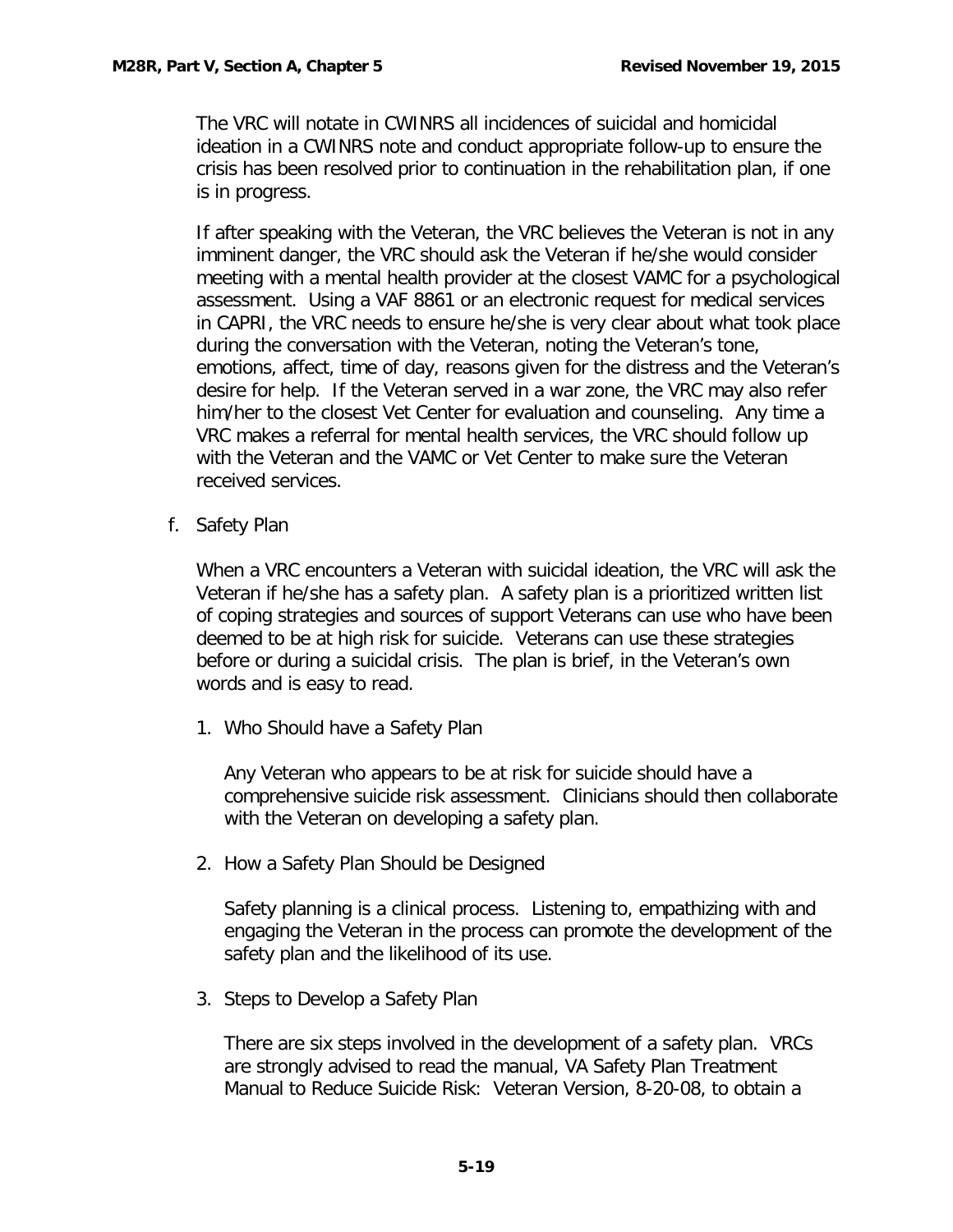better understanding of how to respond to a possible suicide. The six steps are as follows:

- (a) Step 1: Warning Signs
	- (1) Ask "How will you know when the safety plan should be used?"
	- (2) Ask "What do you experience when you start to think about suicide or feel extremely distressed?" and list warning signs (thoughts, images, thinking processes, mood and/or behaviors) using the Veteran's own words.
- (b) Step 2: Internal Coping Strategies
	- (1) Ask "What can you do, on your own, if you become suicidal again, to help yourself not to act on your thoughts or urges?"
	- (2) Assess likelihood of use.
	- (3) Ask "How likely do you think you would be able to do this step during "a time of crisis?" (If doubt about use is expressed.)
	- (4) Ask "What might stand in the way of you thinking of these activities or doing them if you think of them?" Use a collaborative, problem solving approach to address potential roadblocks and ID alternative coping strategies.
- (c) Step 3: Social Contacts Who May Distract from the Crisis
	- (1)Instruct Veterans to use Step 3 if Step 2 does not resolve the crisis or lower risk.
	- (2) Ask "Who or what social settings help you take your mind off your problems at least for a little while?" and "Who helps you feel better when you socialize with them?"
	- (3) Ask for safe places the Veteran can go to be around people (i.e. coffee shop).
	- (4) Ask Veteran to list several people and social settings, in case the first option is unavailable. Remember, in this step, the goal is distraction from suicidal thoughts and feelings. Assess likelihood that the Veteran will engage in this step, identify potential obstacles and problem solve as appropriate.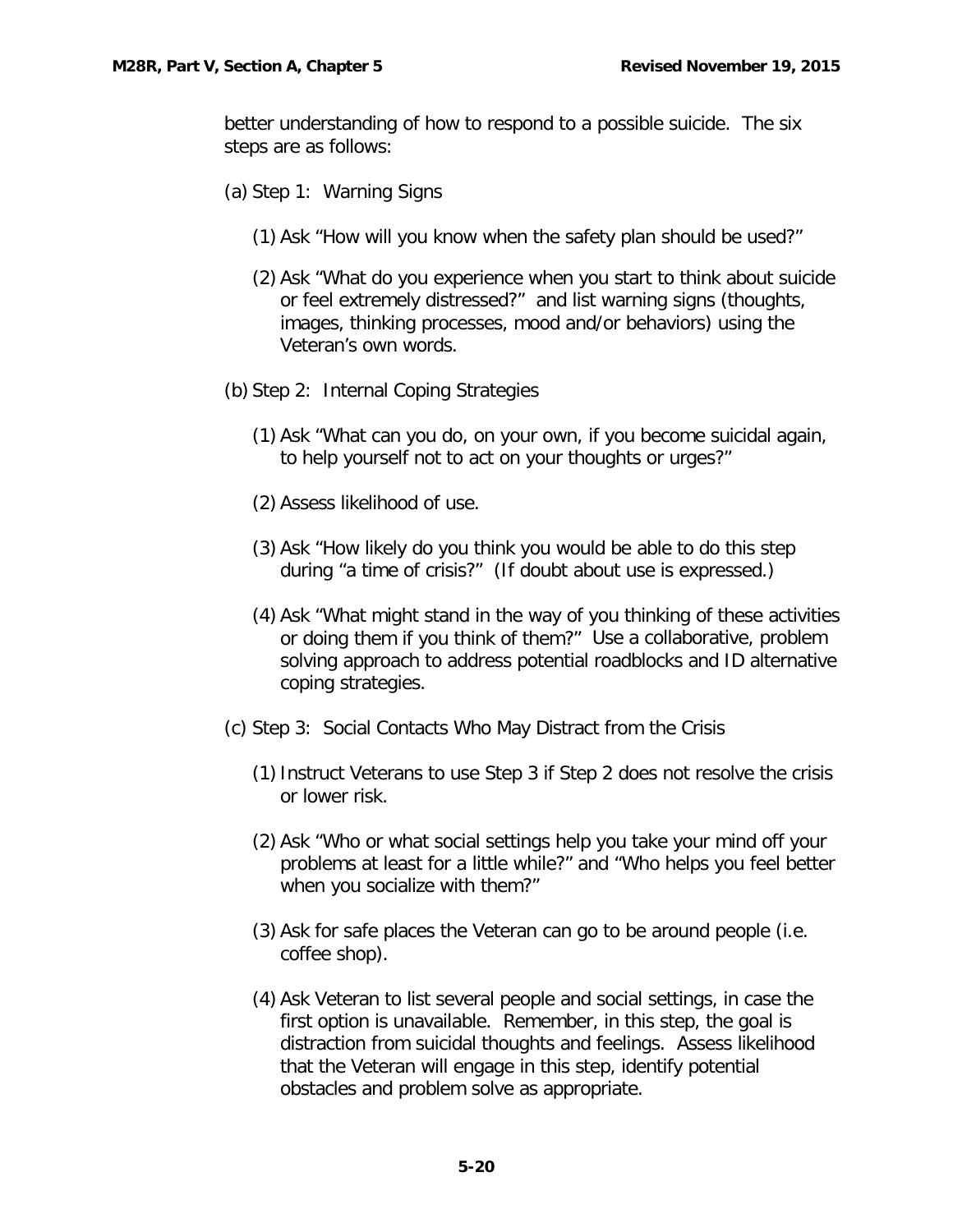- (d) Step 4: Family Members or Friends Who May Offer Help
	- (1)Instruct Veteran to use Step 4 if Step 3 does not resolve crisis or lower risk.
	- (2) Ask "Among your family or friends, who do you think you could contact for help during a crisis?" or "Who is supportive of you and who do you feel that you can talk with when you're under stress?"
	- (3) Ask the Veteran to list several people, in case one contact is unreachable. Prioritize the list. In this step, unlike the previous step, patients reveal they are in crisis to others.
	- (4) Assess likelihood Veteran will engage in this step, ID potential obstacles and problem solve. Role play and rehearsal can be very useful in this step.
- (e) Step 5: Professionals and Agencies to Contact for Help
	- (1)Instruct the Veteran to use Step 5 if Step 4 does not resolve the crisis or lower risk.
	- (2) Ask "Who are the mental health professionals that we should identify to be on your safety plan?" and "Are there other health care providers?" List names, numbers and/or locations of clinicians, local urgent care services, VA Suicide Prevention Coordinator and VA Suicide Prevention Hotline (1-800-273-TALK (8255)).
	- (3) Assess likelihood Veteran will engage in this step, ID potential obstacles and problem solve.
- (f) Step 6: Reducing the Potential for Use of Lethal Means
	- (1)Instruct the Veteran to use Step 6 if Step 5 does not resolve the crisis or lower risk.
	- (2) Ask "What means do you have access to and are likely to use to make a suicide attempt or to kill yourself?" and "How can we go about developing a plan to limit your access to these means?"
	- (3) Ask "Do you have access to a firearm (such as a handgun, rifle, or shotgun), and if so, what would be your "method of choice?" Ask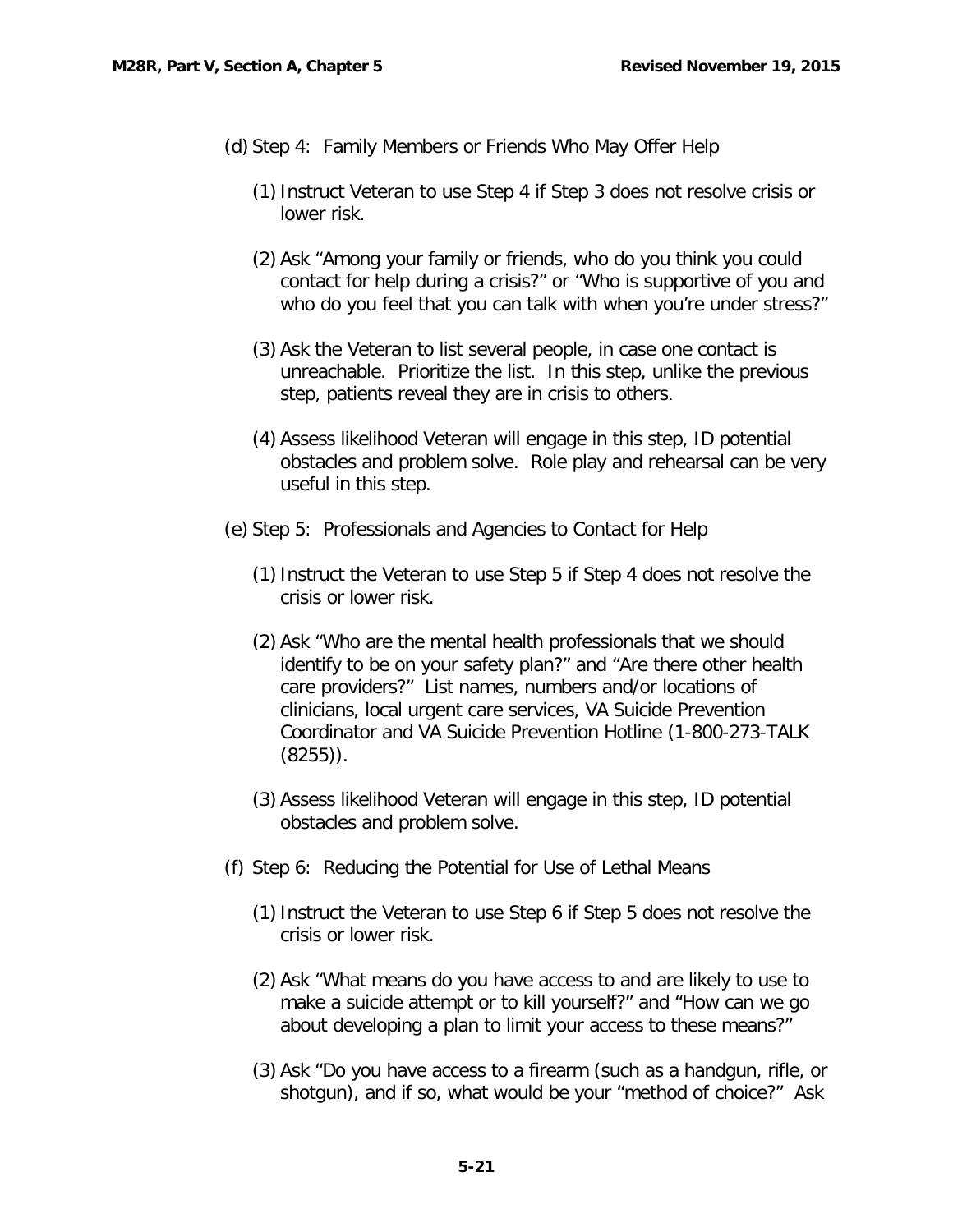the Veteran to make arrangements for securing the weapon or weapons.

Note: For methods with lower lethality (such as drugs or medication with a low level of toxicity), ask the Veteran to remove or restrict his/her access to these methods themselves before he/she is in crisis. For methods of high lethality, such as a firearm, ask the Veteran to temporarily limit his/her access to it. A Veterans' risk for suicide increases when he/she is in direct contact with the highly lethal method. Instead, an optimal plan would be to restrict the Veterans' access to a highly lethal method by having it safely stored by a designated responsible person - usually a family member, close friend, or even the police.

## <span id="page-23-1"></span><span id="page-23-0"></span>5.13 Vet Center

a. History

The Vet Center Program was established by Congress in 1979 out of the recognition that a significant number of Vietnam-era Veterans were still experiencing readjustment problems. In April 1991, in response to the Persian Gulf War, Congress extended the eligibility to Veterans who served during other periods of armed hostilities after the Vietnam era. Those other periods are identified as Lebanon, Grenada, Panama, the Persian Gulf, Somalia, and Kosovo/Bosnia. In October 1996, Congress extended the eligibility to include WWII and Korean Combat Veterans.

The goal of the Vet Center program is to provide a broad range of counseling, outreach, and referral services to eligible Veterans in order to help them make a satisfying post-war readjustment to civilian life. On April 1, 2003 the Secretary of Veterans Affairs extended eligibility for Vet Center services to Veterans of Operation Enduring Freedom (OEF) and on June 25, 2003 Vet Center eligibility was extended to Veterans of Operation Iraqi Freedom (OIF) and subsequent operations within the Global War on Terrorism (GWOT). The family members of all Veterans listed above are eligible for Vet Center services as well. On August 5, 2003 VA Secretary Anthony J. Principi authorized Vet Centers to furnish bereavement counseling services to surviving parents, spouses, children and siblings of Servicemembers who die of any cause while on active duty, to include federally activated Reserve and National Guard personnel.

<span id="page-23-2"></span>b. Eligibility

To be eligible for Vet Center services, the Veteran or his/her family member must have served in any combat zone and received a military campaign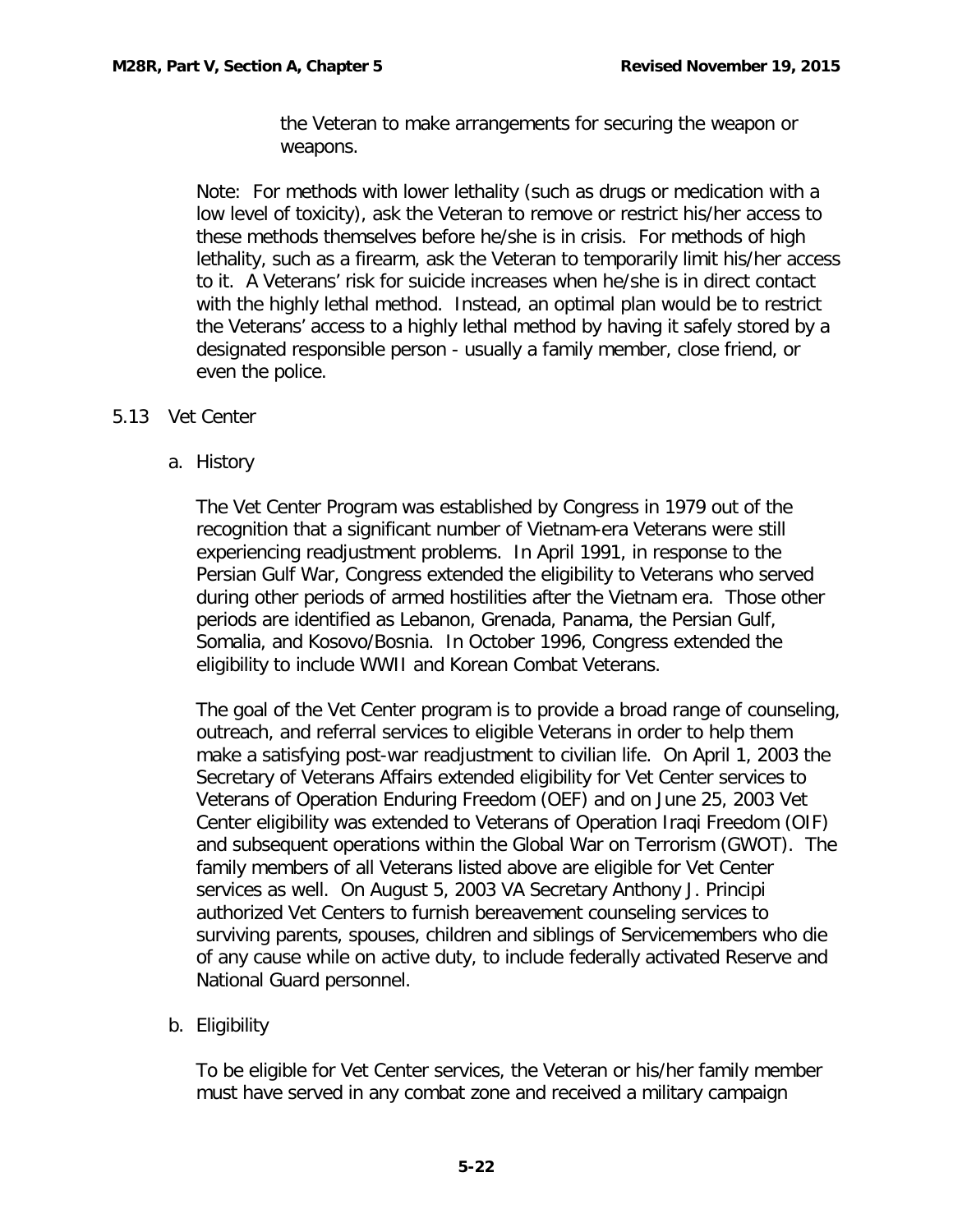ribbon (Vietnam, Southwest Asia, OEF, OIF, etc.). A DD 214 or other proof of service is required during the first visit to a Vet Center. See the following for a list of eligible combat zones:

- World War II Three eligible categories European-African-Middle Eastern Campaign-Medal (7 Dec. 1941 to 8 Nov. 1945), Asiatic - Pacific Campaign Medal (7 Dec. 1941 to 2 Mar. 1946), or American Campaign Medal (7 Dec. 1941 to 2 Mar. 1946).
- American Merchant Marines In oceangoing service during the period of armed conflict, 7 Dec. 1941 to 15 Aug. 1945.
- Korean War 27 June 1950 to 27 July 1954 (eligible for the Korean Service Medal).
- Vietnam War 28 Feb. 1961 to 7 May 1975.
- Lebanon 25 Aug. 1982 to 26 Feb. 1984.
- Grenada 23 Oct. 1983 to 21 Nov. 1983.
- Panama 20 Dec. 1989 to 31 Jan. 1990.
- Persian Gulf 2 Aug. 1990, ongoing.
- Somalia 17 Sept. 1992, ongoing.
- Bosnia 21 Nov. 1995 to 01 Nov. 2007.
- Kosovo 24 Mar. 1999, ongoing.
- Operation Enduring Freedom 7 Oct. 2001, ongoing.
- Operation Iraqi Freedom 19 Mar. 2003 to 17 Feb. 2010.
- Operation New Dawn 17 Feb. 2010, ongoing.
- Operation Joint Endeavor, Operation Joint Guard, and Operation Joint Forge - Veterans who participated in one or more of the three successive operations in the former Yugoslavia (Bosnia-Herzegovina and Croatia, aboard U.S. Naval vessels operating in the Adriatic Sea, or air spaces above those areas); Veterans who serve or have served in Kosovo either in its waters or airspace after March 24, 1999, and before a terminal date yet to be established.
- Global War On Terrorism Veterans who serve or have served in military expeditions to combat terrorism on or after September 11, 2001 and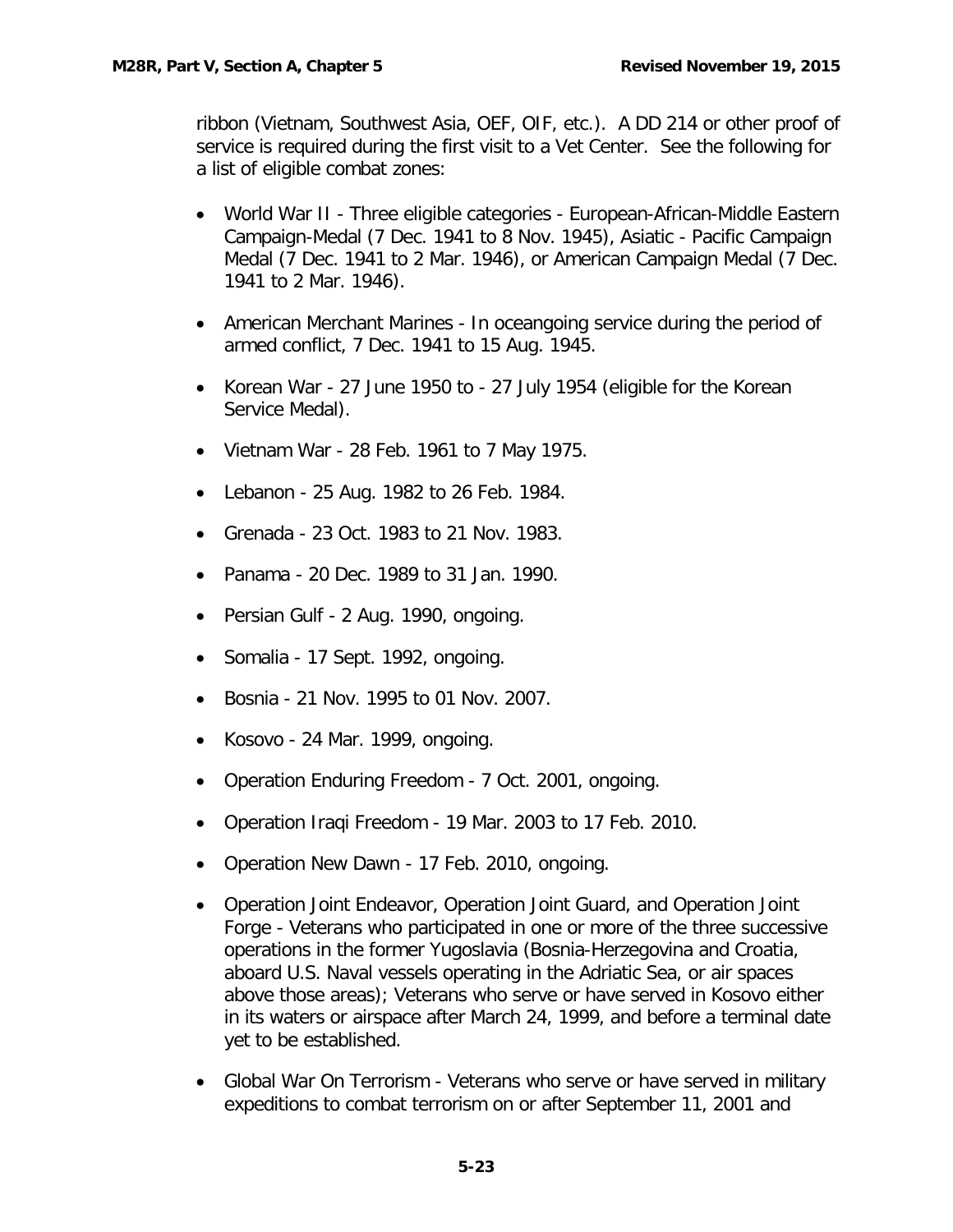before a terminal date yet to be established; includes Operation Enduring Freedom, Operation Iraqi Freedom, and Operation New Dawn.

<span id="page-25-0"></span>c. Readjustment Counseling

Readjustment counseling is a wide range of psychosocial services offered to eligible Veterans and their families in the effort to make a successful transition from military to civilian life. Services include the following:

- Individual and group counseling for Veterans and their families.
- Family counseling for military related issues.
- Bereavement counseling for families who experience an active duty death.
- Military sexual trauma counseling and referral.
- Outreach and education including Post-Deployment Health Reassessment Program (PDHRA), community events, etc.
- Substance abuse assessment and referral.
- Employment assessment and referral.
- VBA benefits explanation and referral.
- Screening & referral for medical issues including TBI, depression, etc.
- <span id="page-25-1"></span>d. Sexual Trauma and Harassment Counseling

Veterans of both genders and all eras who suffered a sexual trauma or sexual harassment may receive counseling. Vet Center services include individual readjustment counseling, referral for benefits assistance, group readjustment counseling, liaison with community agencies, marital and family counseling, substance abuse information and referral, job counseling and placement, sexual trauma counseling, and community education.

<span id="page-25-2"></span>e. Bereavement Counseling

Bereavement counseling is offered to parents, siblings, spouses and children of Armed Forces personnel who die in the service to our country. Also eligible are family members of Reservists and National Guardsmen who die while on federally activated duty.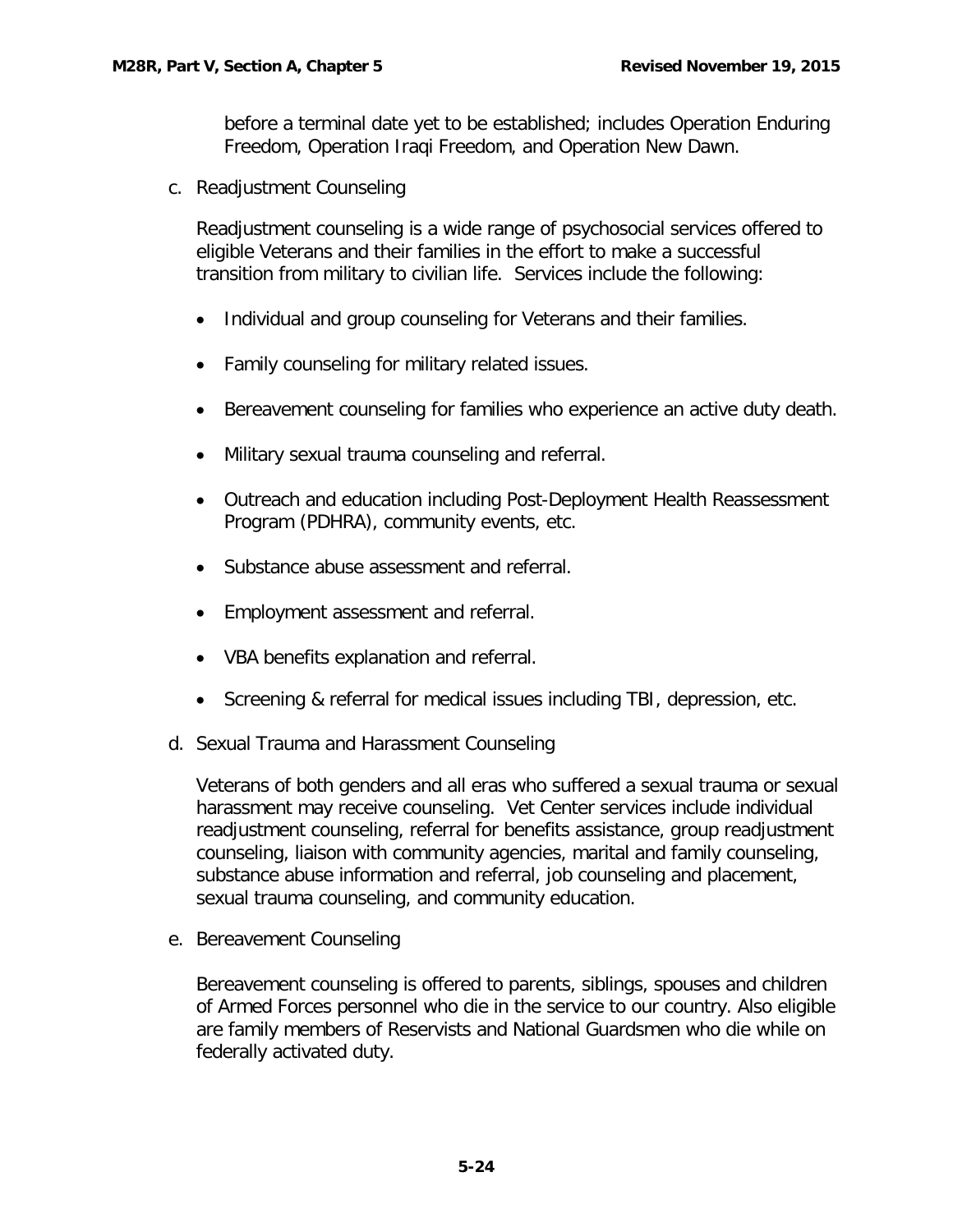f. Vet Center Locations

Vet Centers are located throughout the United States, Guam, Philippines, American Samoa, Virgin Islands and Puerto Rico. For a map on where the Vet Centers are located, see http://www.va.gov/directory/guide/vetcenter\_flsh.asp. The main website for the Vet Center is http://www.vetcenter.va.gov/

# <span id="page-26-1"></span><span id="page-26-0"></span>5.14 Student Health Care Medical Services

a. School Health Fees/Expenses

VR&E may pay student health fees as a part of established school costs. Under 38 U.S.C. 3104(a)(7) and VAAR 831.7001-4, VA may pay the customary student health fees for a Chapter 31 participant when payment of the fee is required for similarly circumstanced non-Veteran students. Allowable school health fees/expenses include "student health fees" or "student health care fees" the school uses to provide health care coverage for the student in addition to services provided at the on-campus medical clinic. Payment of such fees should be paid from Readjustment Benefit (RB) funds. A waiver is not required in this situation. However, the VRC must inform the Chapter 31 participant that he/she is required to seek a waiver from the school for an assessed student health insurance fee since many Chapter 31 participants receive medical services from VHA. VR&E must not pay fees that are billed as "student health insurance" on behalf of the Chapter 31 participant if the school does not grant a waiver based on the Veteran's enrollment at VHA (see prohibited school health fees/expenses in section 5.14.b of this chapter).

Example: A school assesses a fee for student health insurance as part of the school's established fee schedule. The purpose is to ensure that each student has access to medical care and can maintain good health, which is essential for academic success. Although the fee for student health insurance is assessed to all students, most schools allow a waiver to be granted if the student provides proof of comparable coverage. Since many Chapter 31 participants receive medical services from VHA, the VRC must inform the Chapter 31 participant that he/she is required to seek a waiver from the school for the assessed fee.

<span id="page-26-2"></span>b. Prohibited School Health Fees/Expenses

VR&E must not approve payment for:

• Student health fees that encompass health coverage for a Chapter 31 participant's dependent.